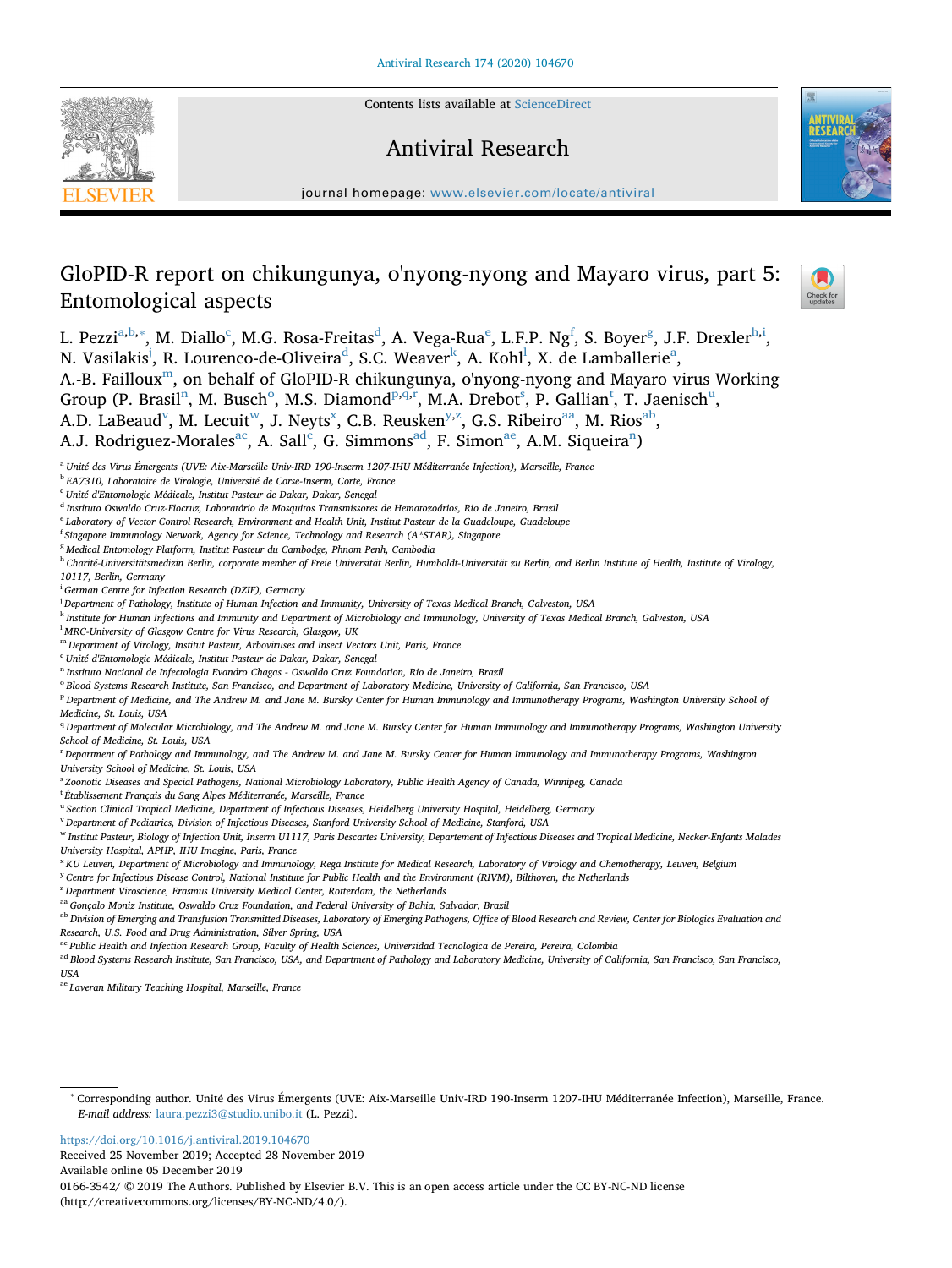# ABSTRACT

The GloPID-R (Global Research Collaboration for Infectious Disease Preparedness) chikungunya (CHIKV), o'nyong-nyong (ONNV) and Mayaro virus (MAYV) Working Group has been established to investigate natural history, epidemiology and clinical aspects of infection by these viruses. Here, we present a report dedicated to entomological aspects of CHIKV, ONNV and MAYV. Recent global expansion of chikungunya virus has been possible because CHIKV established a transmission cycle in urban settings using anthropophilic vectors such as *Aedes albopictus* and *Aedes aegypti*. MAYV and ONNV have a more limited geographic distribution, being confined to Africa (ONNV) and central-southern America (MAYV). ONNV is probably maintained through an enzootic cycle that has not been characterized yet, with *Anopheles* species as main vectors and humans as amplification hosts during epidemics. MAYV is transmitted by *Haemagogus* species in an enzootic cycle using non-human primates as the main amplification and maintenance hosts, and humans becoming sporadically infected when venturing in or nearby forest habitats. Here, we focused on the transmission cycle and natural vectors that sustain circulation of these viruses in their respective locations. The knowledge of the natural ecology of transmission and the capacity of different vectors to transmit these viruses is crucial to understand CHIKV emergence, and to assess the risk that MAYV and ONNV will expand on wide scale using anthropophilic mosquito species not normally considered primary vectors. Finally, the experts identified knowledge gaps and provided adapted recommendations, in order to address future entomological investigations in the right direction.

#### **1. Introduction**

Chikungunya (CHIKV), Mayaro (MAYV) and o'nyong-nyong virus (ONNV) are mosquito-borne alphaviruses (family *Togaviridae*). After its first isolation in Tanzania in 1952, CHIKV has been sporadically detected in Africa and Asia and, since 2004, has extended its geographic range causing outbreaks in the Indian Ocean, south-eastern Asia, Europe and the Americas. This global expansion has been possible because CHIKV established a transmission cycle in urban settings using anthropophilic vectors such as *Aedes albopictus* and *Aedes aegypti* ([Coffey et al., 2014](#page-9-0)). MAYV and ONNV have a more limited geographic distribution, being confined to Africa (ONNV) and central-southern America (MAYV) [\(Rezza et al., 2017;](#page-10-0) [Mackay and Arden, 2016\)](#page-10-1). ONNV is probably maintained through an enzootic cycle that has not been characterized yet, with *Anopheles* species as main vectors and humans as amplification hosts during epidemics [\(Rezza et al., 2017\)](#page-10-0). MAYV is transmitted by *Haemagogus* species in an enzootic cycle using nonhuman primates (NHPs) as the main amplification and maintenance hosts, and humans becoming sporadically infected when venturing in or nearby forest habitats ([Mackay and Arden, 2016\)](#page-10-1).

The knowledge of the natural ecology of transmission and the capacity of different vectors to transmit these viruses is crucial to understanding CHIKV emergence, and to assess the risk of a large-scale circulation of MAYV and ONNV. For this reason, the GloPID-R (Global Research Collaboration for Infectious Disease Preparedness) chikungunya (CHIKV), o'nyong-nyong (ONNV) and Mayaro virus (MAYV) Working Group presents here a report dedicated to entomological aspects of these pathogens. The experts of GloPID-R have performed a systematic review of English-written literature on entomological aspects of the three viruses present on PubMed until September 2018. A part of this reviewed literature derives from Spanish and Portuguesewritten publications and annual reports (*i.e.* from Instituto Evandro Chagas (IEC), Oswaldo Cruz Foundation (Fiocruz)). In particular, we focused on the transmission cycle and natural vectors that sustain circulation of these viruses in their respective locations. Moreover, we assessed the possibility that MAYV and ONNV will expand on wide scale using anthropophilic mosquito species not normally considered primary vectors. Finally, the experts identified knowledge gaps and provided adapted recommendations, in order to address future entomological investigations in the right direction.

# **2. Chikungunya virus**

# *2.1. Africa*

#### *2.1.1. Natural vectors*

The main vectors of CHIKV in Africa are *Aedes* ssp mosquitoes of the subgenera *Diceromyia*, *Stegomyia*, and *Aedimorphus* [\(Jupp and McIntosh,](#page-10-2)

#### [1988;](#page-10-2) [Diallo et al., 1999,](#page-9-1) [2012\)](#page-9-2).

In West Africa, CHIKV has been detected in over 30 mosquito species, including *Ae. (Diceromyia*) *furcifer, Ae. (Stegomyia) luteocephalus, Ae. (Stegomyia) africanus, Ae. (Aedimorphus) dalzieli, Ae. (Stegomyia) aegypti, Ae. (Diceromyia*) *taylori*, *Ma. (Mansonioides*) *africana*, and *An. (Cellia) gambiae* between 1966 and 2015 ([Diallo et al., 1999](#page-9-1), [2012](#page-9-2); [Robert et al., 1993](#page-10-3); [Boorman and Draper, 1968](#page-9-3); [Moore et al., 1974](#page-10-4)). The detection of CHIKV from male *Ae. furcifer* in Senegal and Cote d'Ivoire suggests vertical transmission [\(Diallo et al., 2012\)](#page-9-2).

In Central Africa, CHIKV was detected in *Ae. aegypti* and *Ae. albopictus* in Brazzaville (the Republic of Congo) in 2011 ([Mombouli et al.,](#page-10-5) [2013\)](#page-10-5) and from pools of six mosquito species collected throughout the Central African Republic between 1968 and 1991 ([Institut Pasteur.](#page-10-6) [Institu, 2018;](#page-10-6) [Saluzzo et al., 1980](#page-10-7)). In South Africa, CHIKV was isolated from 16 pools of the *Ae. furcifer/taylori* group (mainly *Ae. furcifer*) in April 1976 ([McIntosh BM, 1977](#page-10-8)). In 1970–1971, only one CHIKV strain was isolated in Angola from *Ae. aegypti* [\(Filipe et al., 1973\)](#page-9-4). In Uganda, CHIKV was isolated in the Zika forest from *Ae. africanus* in 1956 and from *Ma. africana* and *Coquillettidia fuscopennata* in 1961 [\(Weinbren](#page-11-0) [et al., 1958](#page-11-0); [McCrae et al., 1971](#page-10-9)). An entomological study conducted in the Kyala district of Tanzania in 2015 detected CHIKV from pools of *Ae. africanus* and *Ae. aegypti* ([Bisimwa, 1880](#page-9-5)).

In the Indian Ocean, *Ae. albopictus* and *Cx. quinquefasciatus* were found to be naturally infected by CHIKV on Reunion island ([Bessaud](#page-9-6) [et al., 2006\)](#page-9-6), while only *Ae. albopictus* was found to be naturally infected in Madagascar ([Ratsitorahina et al., 2008](#page-10-10)).

While numerous mosquito species have been shown to be infected with CHIKV in nature, *Ae. aegypti* and *Ae. albopictus* are the two main epidemic vectors. Indeed, in the urban human transmission cycle, *Ae. aegypti* was shown to be the main vector of transmission of CHIK epidemics in western and central Senegal, Tanzania, Angola, Mozambique, Kenya, and Comoros while *Ae. albopictus* was the main vector of transmission in La Reunion Island, Seychelles, Mauritius, Madagascar, Gabon, and Cameroon.

CHIKV has also been occasionally isolated in other mosquito species of the genera *Aedes* (*Ae. vittatus, Ae. neoafricanus, Ae. hirsutus, Ae. fulgens, Ae. argenteopunctatus, Ae. dalzieli, Ae. vigilax,* and *Ae. camptorhynchites*), *Culex* (*Cx. poicilipes, Cx. ethiopicus,* and *Cx. quinquefasciatus*), *Mansonia* (*Ma. Africana* and *Ma. uniformis*), and *Anopheles* (*An. coustani, An. funestus, An. rufipes,* and *An. domicola*) [\(Diallo et al., 1999](#page-9-1), [2012](#page-9-2); [Bessaud et al., 2006;](#page-9-6) [Jupp et al., 1981](#page-10-11); [Jupp and McIntosh, 1990](#page-10-12)). In many instances (in particular regarding *Culex* and *Anopheles* mosquitoes) this may reflect the capability of the mosquitoes to bite infected animals or humans but does not imply that they play a significant role in the natural cycle and epidemiology of CHIKV.

#### *2.1.2. Enzootic cycle*

In the enzootic cycle, CHIKV is transmitted between arboreal *Aedes*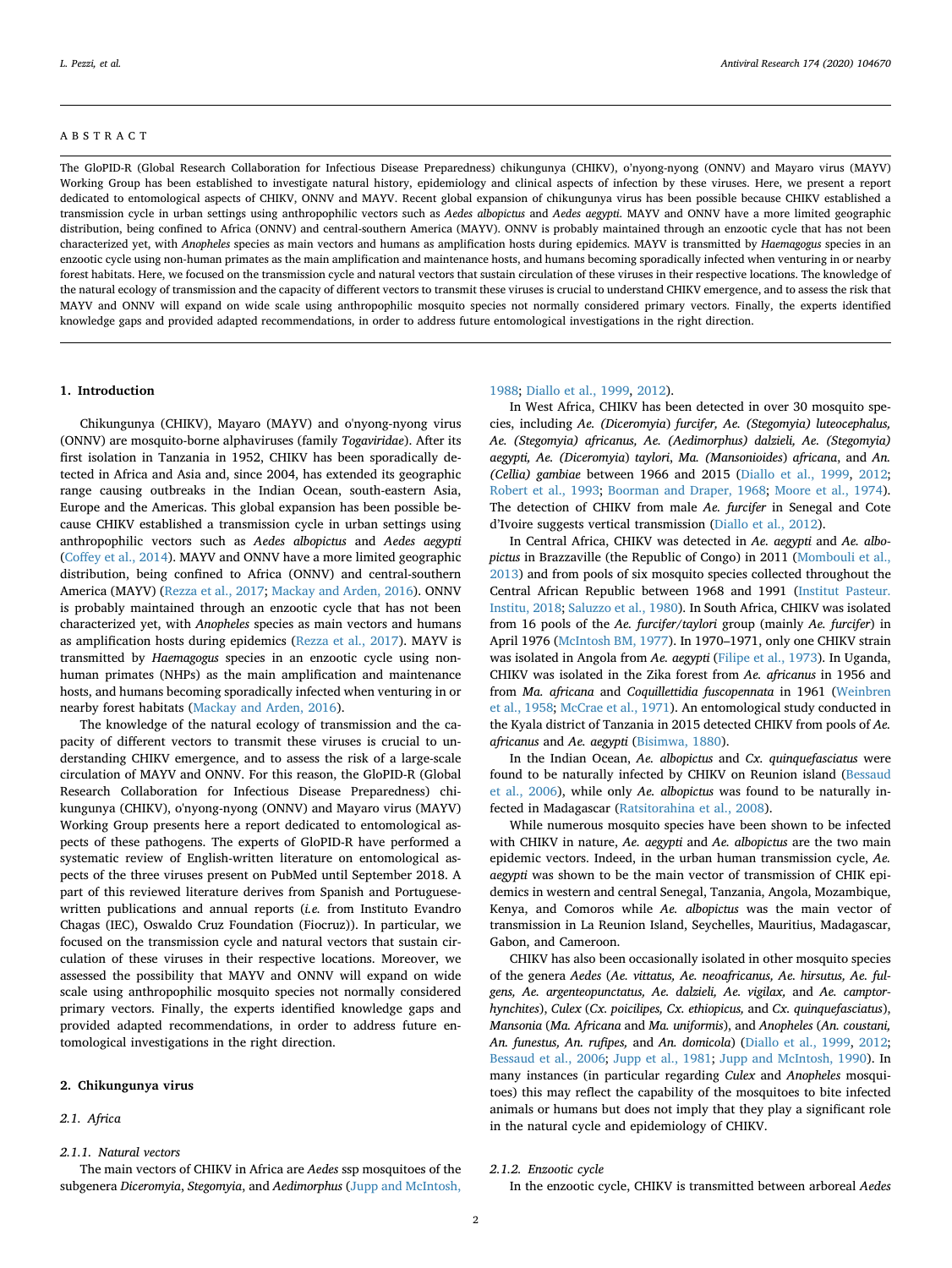spp. vectors, and mainly non-human primate amplification hosts, as further outlined below. In this cycle, humans are considered incidental hosts and are infected when they enter the forest or by infected vectors (*Ae. furcifer* in West and South Africa, and *Ae. africanus* in East and Central Africa) spilling over villages located near forests [\(Jupp and](#page-10-2) [McIntosh, 1988;](#page-10-2) [Diallo et al., 1999,](#page-9-1) [2012](#page-9-2)). CHIKV or anti-CHIKV antibodies were detected in animals in several countries and localities in Africa. In south-eastern Senegal, CHIKV was isolated from three NHP species (*Cercopithecus aethiops*, *Papio papio*, and *Erythrocebus patas*) and other wild animal species including bats (*Scotophillus*), palm squirrels (*Xerus erythropus*) and bushbabies (*Galago senegalensis*) ([Diallo et al.,](#page-9-1) [1999\)](#page-9-1). CHIKV has also been isolated from several NHPs, including bushbabies (*Galago senegalensis*), vervet monkeys (*Chlorocebus pygerythrus)*, and baboons (*Papio papio*) and the golden sparrow (*Auripasser luteus*) in Nigeria [\(Moore et al., 1974](#page-10-4)). Anti-CHIKV antibodies have been detected in wild chimpanzees in the DRC, vervets (*Ceropithecus aethiops pygerythrus*), baboons (*Papio ursius*, *P. d. dogueri*) and colobus monkeys (*Colobus a. abyssinicus*) in Senegal, Ethiopia, the DRC, Kwazulu Natal and Uganda. Anti-CHIKV antibodies have been detected also in several others species including birds and reptiles in Zimbabwe and Senegal, elephants from Zambia and the DRC, buffalo from the DRC, and domestic animals including horses in Nigeria, and bovines in Guinea and South Africa [\(Osterrieth et al., 1961;](#page-10-13) [Renaudet et al., 1978](#page-10-14); [Konstantinov, 1990](#page-10-15); [Cornet et al., 1968](#page-9-7); [Mcintosh et al., 1964;](#page-10-16) [Andral](#page-9-8) [et al., 1968](#page-9-8); [Olaleye et al., 1989](#page-10-17); [Adesina and Odelola, 1991](#page-9-9); [Dickinson](#page-9-10) [et al., 1965](#page-9-10)).

#### *2.2. Americas*

# *2.2.1. Natural vectors*

The main natural vectors associated with CHIKV transmission in the Americas are *Ae. aegypti* and *Ae. albopictus* mosquitoes. The incrimination of these two mosquito species in the Americas involved a series of comprehensive vector competence studies performed with mosquito populations from various locations in the region ([Girod et al.,](#page-9-11) [2011;](#page-9-11) [Vega-Rúa et al., 2015a;](#page-11-1) [Honório et al., 2018](#page-10-18)), and by virus detection in field-collected mosquitoes ([White et al., 2018](#page-11-2); [Costa-da-Silva](#page-9-12) [et al., 2017](#page-9-12); [Cevallos et al., 2018](#page-9-13); [Farraudière et al., 2017;](#page-9-14) [Díaz-](#page-9-15)[González et al., 2015](#page-9-15)). Even if *Ae. albopictus* is less widely distributed in the Americas when compared to *Ae. aegypti* ([Kraemer et al., 2015](#page-10-19)), it has been well established in the region since at least 1985 ([Moore,](#page-10-20) [1999\)](#page-10-20). In the Caribbean region, *Ae. albopictus* is present in Barbados, Cuba, the Dominican Republic, Haiti, Cayman Islands, Trinidad & Tobago, while in continental America, the species is present in the United States, Mexico, Guatemala, Salvador, Belize, Honduras, Nicaragua, Panama, Costa Rica, Colombia, Brazil, Venezuela, Paraguay and Argentina [\(Carvalho et al., 2014](#page-9-16)). The two CHIKV lineages currently circulating in the Americas (Asian and East/Central/South African–ECSA) are not predicted to be capable of adaptation for more efficient transmission by *Ae. albopictus*, differently from Indian Ocean Lineage strains; this is due to epistatic constraints in the Asian and ECSA lineages that were introduced in 2013 and 2014, respectively ([Tsetsarkin et al., 2016](#page-11-3)).

In 2016, a pool of *Cx. quinquefasciatus* was reported to be infected with a CHIKV strain from the ECSA lineage in Haiti [\(White et al., 2018](#page-11-2)). However, a vector competence study conducted in Florida with a colony from Indian River County (F10 generation) from this latter species revealed that even when mosquitoes become orally infected, they were not able to disseminate nor transmit ([Richards et al., 2010](#page-10-21)). Taken together, the results suggest that, while *Cx. quinquefasciatus* is undoubtedly able to bite humans infected by CHIKV, it is not a competent vector of CHIKV transmission in urban settings in the Americas. Regarding sylvatic mosquitoes, experimental data from Brazil suggested that *Ae. terrens* and *Haemagogus leucocelaenus* mosquitoes were highly competent for CHIKV, which highlights the potential of CHIKV vectors to establish an enzootic transmission cycle in the continent [\(Lourenço-](#page-10-22)

#### [de-Oliveira and Failloux, 2017\)](#page-10-22).

#### *2.2.2. Enzootic cycle*

The potential of a sylvatic transmission cycle maintaining CHIKV in the Americas has been poorly investigated. Old World NHPs (the Catarrhini) comprise the superfamilies *Hominoidea*, including humans, and *Cercopithecoidea* [\(Springer et al., 2012](#page-11-4)). Evidence for the ability of CHIKV to infect representatives of both superfamilies may imply a relatively broad host range of these emerging arboviruses within Old World primates. Because New World NPHs (the Platyrrhini) arose from Old World ancestors about 36 million years ago ([Bond et al., 2015](#page-9-17)), susceptibility to CHIKV may be a broadly conserved trait. However, differential susceptibility of New World NHPs to yellow fever virus (YFV) illustrates that individual assessments will be required to identify candidate NHP species potentially maintaining CHIKV in the Americas.

With regards to vectors, *Aedes* mosquitoes may be among the prime suspects for potential sylvatic transmission cycles. CHIKV may be able to explore sylvatic cycles in Latin America based on the high number of mosquito and NHP species and their large population sizes in Latin America, as well as the relatively close contact between NHPs and humans ([Bueno et al., 2016](#page-9-18); [Althouse et al., 2016](#page-9-19)). However, recent serosurveys of new world NHPs collected in urban and peri-urban regions identified low seropositivity rates. Although some CHIKV infections occur, this raises doubts as to whether NHPs have the potential to serve as reservoirs of CHIKV in the Americas ([Moreira-Soto et al.,](#page-10-23) [2018\)](#page-10-23).

Little is known regarding the potential implication of other animals in sylvatic transmission CHIKV cycles in the Americas. No evidence was found from the experimental infections of several species of North American mammals including ungulates, rodents, lagomorphs, bats, carnivores and birds [\(Bosco-Lauth et al., 2016](#page-9-20)). Relatively high viremia in experimental infection of ectothermic vertebrates such as snakes and toads have been observed but the potential role in CHIKV maintenance remains speculative [\(Bosco-Lauth et al., 2018\)](#page-9-21).

# *2.3. Asia*

# *2.3.1. Natural vectors*

In Asia, CHIKV transmission occurs with both *Ae. aegypti* and *Ae. albopictus* mosquito species [\(Gratz, 2004\)](#page-10-24). Although *Ae. aegypti* was previously the only recognised major urban vector of CHIKV, today it is widely accepted that both *Ae. aegypti* and *Ae. albopictus* are the two main vectors of CHIKV transmission in Asia. Indeed, *Ae. aegypti* is a common mosquito species in Asia, found in high densities in urban areas because of the use of man-made containers used to store water as well as the presence of other larval breeding sites (*i.e.* tires, fish tanks). Since the first reported outbreak of chikungunya in 1958 in Asia, *Ae. aegypti* has been commonly incriminated. It was not until the re-emergence of chikungunya epidemics in the early 21st century that *Ae. albopictus* has also been shown to play a role in transmission ([Tsetsarkin](#page-11-5) [et al., 2007](#page-11-5)).

The role of these two vector species in the transmission of CHIKV in India, Southeast Asia (Malaysia, Thailand, Vietnam, Cambodia, Laos) and neighbouring countries (Singapore, Philippines, Micronesia) has been well documented ([Zeller et al., 2016](#page-11-6)).

The transmission of CHIKV was demonstrated with prevalence studies of CHIKV in *Aedes* spp., *e.g.* in Thailand ([Thavara et al., 2009](#page-11-7)), vector competence studies with field-caught mosquitoes, *e.g.* in India and Thailand [\(Tesh et al., 1976;](#page-11-8) [Turell et al., 1992](#page-11-9)) as well as vertical transmission studies of *Ae. aegypti* following observations of CHIKVinfected male mosquitoes, *e.g.* in Thailand and India ([Thavara et al.,](#page-11-7) [2009;](#page-11-7) [Agarwal et al., 2014\)](#page-9-22). Interestingly, a recent study suggested that *Cx. gelidus* were able to experimentally transmit CHIKV [\(Sudeep et al.,](#page-11-10) [2015\)](#page-11-10), suggesting the potential of secondary vectors may play a role in the transmission of CHIKV. However, additional experimental studies will be required to establish wheter *Culex* species mosquitoes play any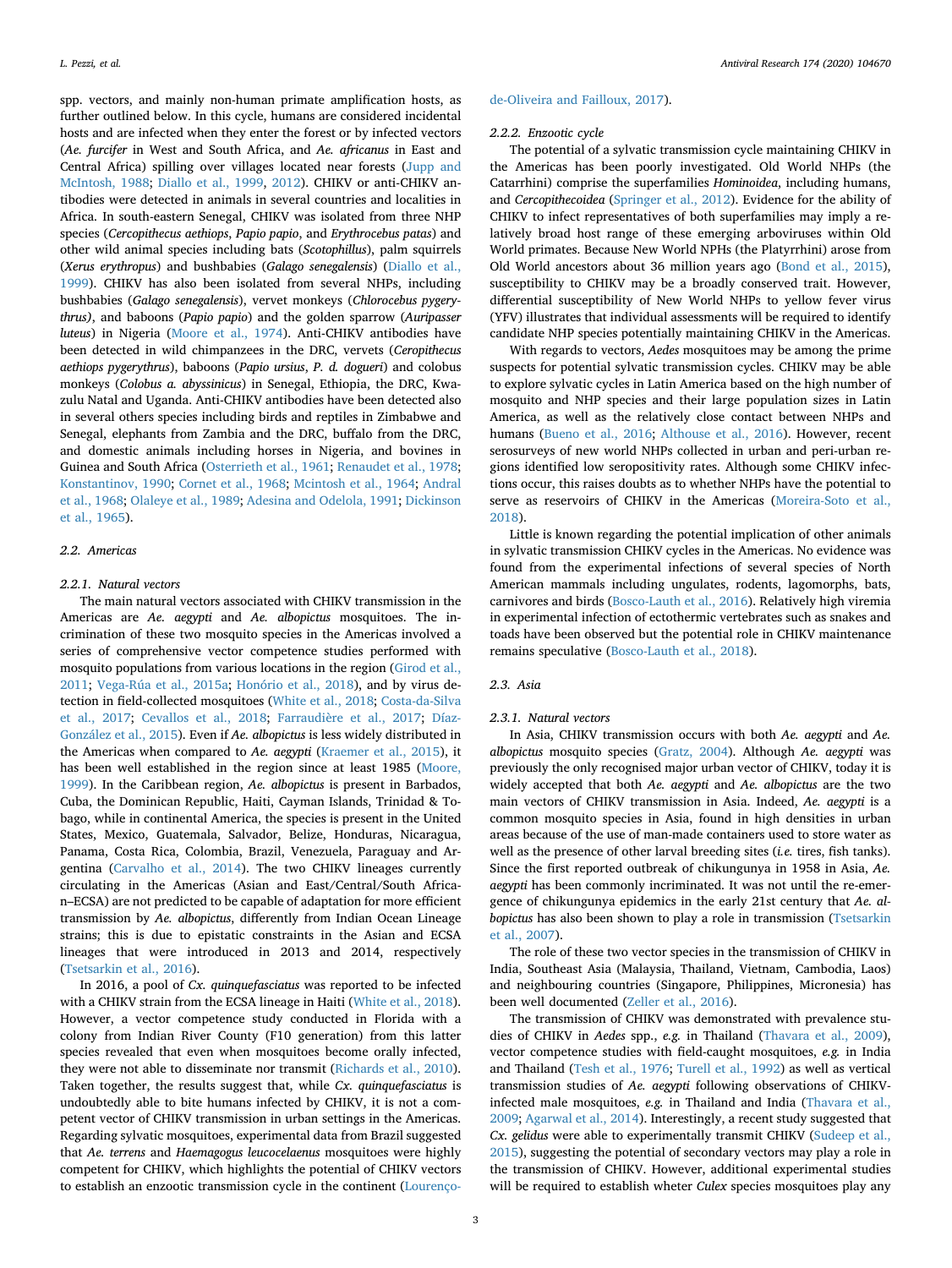role in the transmission of CHIKV.

Overall, the limited number of *Aedes* species involved in CHIKV transmission in Asia compared to Africa, despite a higher total number of *Aedes* species in Asia, may suggest our lack of knowledge and reiterate the need for further surveillance studies in order to elucidate the vector range of CHIKV transmission in the region.

# *2.3.2. Enzootic cycle*

The urban CHIKV transmission cycle can be maintained by both *Ae. aegypti* and *Ae. albopictus* [\(Pulmanausahakul et al., 2011\)](#page-10-25). Although, in Asia, no sylvatic cycle has been observed ([Higgs and Vanlandingham,](#page-10-26) [2015\)](#page-10-26), the first serological study was reported in 1993 by investigating 115 wild *Macaca sinica* monkeys in Sri Lanka [\(Peiris et al., 1993](#page-10-27)). Furthermore, in 2001, 40 wild orangutans, 31 semi-captive orangutans and 114 humans were sampled in Malaysian Borneo in order to detect arboviruses: the results showed no infection of wild or semi-captive orangutans by CHIKV ([Wolfe et al., 2001](#page-11-11)). Collectivelly, these two limited in scope studies may suggest that CHIKV may have not been able to establish a sylvatic transmission cycle in Asian, despite a long history of urban transmission in the region [\(Halstead, 2015\)](#page-10-28).

Two studies describe the presence of CHIKV in non-human primates. In 1999, in the Philippines, 54 *Macaca fascicularis* monkeys were sampled, with 14.8% IgM positive and 59.3% positive IgG, indicating exposure to CHIKV [\(Distribution of three arb, 2003\)](#page-9-23). IgG rates were significantly higher in the oldest monkeys compared to the younger ones (65.9% *vs* 33.3%). These results may support the hypothesis of a continuous sylvatic transmission cyvle among monkeys.

In 2007–2008 in Malaysia, 105 sera of wild *Mac. fascularis* monkeys were analyzed to assess CHIKV exposure ([Apandi et al., et al.](#page-9-24)). Serum samples were inoculated into different cell lines, RNA extracted and amplified by RT-PCR, followed by sequencing. Four samples were positive for CHIKV and the authors demonstrated that the sequences between human and non-human primates were similar, supporting the hypothesis of exchange and cross transmission or spillback from the urban cycle into NHPs [\(Apandi et al., et al.\)](#page-9-24).

These two studies showed exposure of *Mac. fascularis* species to CHIKV in Malaysia and the Philippines. However, an enzootic transmission cycle can be proven when there evidences of (i) sustainable transmission in mosquitoes and monkeys, (ii) sufficient genetic divergence between urban ad sylvatic viruses, and (iii) epizootics (virus circulation far from transmission by peridomestic vectors). To date, it is not possible to demonstrate the existence of such a sylvatic transmisson cycle in Asia since studies remain limited for accurate depiction on the regular role of enzootic cycles in most of these countries.

#### *2.4. Europe*

#### *2.4.1. Natural vectors*

*Ae. albopictus* was first introduced in Europe in 1979 in Albania ([Adhami and Reiter, 1998\)](#page-9-25) and again, in Italy in 1990 [\(Sabatini et al.,](#page-10-29) [1990;](#page-10-29) [Dalla Pozza and Majori, 1992](#page-9-26)). The species is now well established in 20 European countries [\(Medlock et al., 2015\)](#page-10-30) and since 2007, this mosquito has been responsible for local CHIKV outbreaks: Italy in 2007 ([Rezza et al., 2007](#page-10-31); [Angelini et al., 2008\)](#page-9-27) and 2017 ([Venturi et al.,](#page-11-12) [2017\)](#page-11-12) and France in 2010 ([Grandadam et al., 2011\)](#page-10-32), 2014 ([Delisle](#page-9-28) [et al., 2014](#page-9-28)) and lastly 2017 ([Calba et al., 2017\)](#page-9-29). All European CHIKV strains belonged to the ECSA genotype, with strains from Italy-2007, France-2014 and France-2017 carrying the A226V mutation in the E1 gene, which has been involved in the increased transmissibility by *Ae. albopictus.*

*Ae. albopictus* had been incriminated in the autochthonous transmission of CHIKV in Europe. CHIKV RNA was detected in field-collected *Ae. albopictus* during the course of entomological investigations in Castiglione di Ravenna and Castiglione di Cervia in Italy in August 2007 ([Bonilauri et al., 2008\)](#page-9-30). Moreover, experimental mosquito infections confirmed that among other mosquito species, *Ae. albopictus* was the

most competent vector to transmit CHIKV ([Vazeille et al., 2008](#page-11-13); [Talbalaghi et al., 2010;](#page-11-14) [Vega-Rua et al., 2013](#page-11-15); [Severini et al., 2018](#page-11-16); [Moutailler et al., 2009\)](#page-10-33).

To date, *Ae. albopictus* has been established as the main CHIKV vector of transmission in Europe. Nevertheless *Ae. aegypti,* which was eradicated in Europe since the 1950s, has been detected again around the Black Sea in southern Russia, Abkhazia, and Georgia in 2004 and north-eastern Turkey in 2015 ([Akiner et al., 2016](#page-9-31)). This species was responsible for the last dengue outbreaks in Europe, Greece in 1927–1928 ([Rosen, 1986\)](#page-10-34). In addition, a new invasive mosquito *Ae. koreicus* has established an authochthonous transmission in Europe since 2001 and is also able to experimentally transmit CHIKV ([Ciocchetta et al., 2018\)](#page-9-32). Its distribution overlaps that of *Ae. albopictus* ([Baldacchino et al., 2017](#page-9-33)). These species could in the future become alternative vectors of transmission and will require sustainable surveillance.

# *2.4.2. Enzootic cycle*

There is currently no evidence for an enzootic cycle in Europe.

#### *2.5. Pacific area*

#### *2.5.1. Natural vectors*

CHIKV was detected in the South Pacific Islands in New Caledonia (2011), Papua New Guinea (2012), Yap State (2013), French Polynesia (2013), Tonga (2014) and American Samoa, Samoa, and Tokelau in 2014 [\(Aubry et al., 2015;](#page-9-34) [Roth et al., 2012\)](#page-10-35). In the Pacific region, the main vectors of CHIKV are mosquitoes of the sub-genus *Stegomyia: Ae. aegypti, Ae. albopictus, Ae. polynesiensis* and *Ae. hensilli*, all four being anthropophilic. The establishment of *Ae. aegypti* in the Pacific islands coincides with the massive human migration during Second World War. *Ae. albopictus* invaded the Pacific region in the 1960s and is now well established in Papua New Guinea, the Torres Strait region of Australia, Fiji, Solomon Islands, Tonga and probably Vanuatu [\(Guillaumot et al.,](#page-10-36) [2012\)](#page-10-36). Contrary to the two others, *Ae. polynesiensis* is native to these islands and is widespread in the Eastern part of Oceania, including Fiji, Samoa Islands, French Polynesia, and Pitcairn horwood. *Ae. hensilli* is the most predominant *Aedes* mosquito in some islands of Western Pacific Ocean in Micronesia (Palau, Yap) [\(Savage et al., 2015](#page-10-37)).

New Caledonia was the first territory affected by CHIKV in 2011 ([Dupont-Rouzeyrol et al., 2012](#page-9-35)). Despite a high vector competence of *Ae. aegypti* towards Asian and ECSA CHIKV genotypes, no outbreak was observed. In 2012–2013, Papua New-Guinea underwent the largest CHIKV epidemic in the region caused by the ECSA genotype ([Roth](#page-10-35) [et al., 2012\)](#page-10-35). The Asian genotype was responsible for the outbreak in Yap State in 2013–14 where *Ae. hensilli* was suspected as the vector ([Ledermann et al., 2014](#page-10-38)). From October 2014 to March 2015, French Polynesia experienced a CHIKV outbreak. Two mosquito species were implicated as vectors: *Ae. aegypti and Ae. polynesiensis*. Vector competence assays confirmed that both species are susceptible to the Asian genotype of CHIKV [\(Richard et al., 2016](#page-10-39)). *Opifex fuscus*, *Ae. antipodeus* and *Ae. notoscriptus,* active in New Zealand, were proved to be highly competent vectors of CHIKV, although no endemic activity in NZ is currently evident [\(Kramer et al., 2011\)](#page-10-40).

#### *2.5.2. Enzootic cycle*

There is currently no evidence for an enzootic cycle in the Pacific area.

# **3. O'nyong-nyong virus**

#### *3.1. Africa*

#### *3.1.1. Natural vectors*

ONNV was isolated for the first time in Africa from 39 pools of *An. funestus* and 15 pools of *An. gambiae* collected in Uganda and Kenya in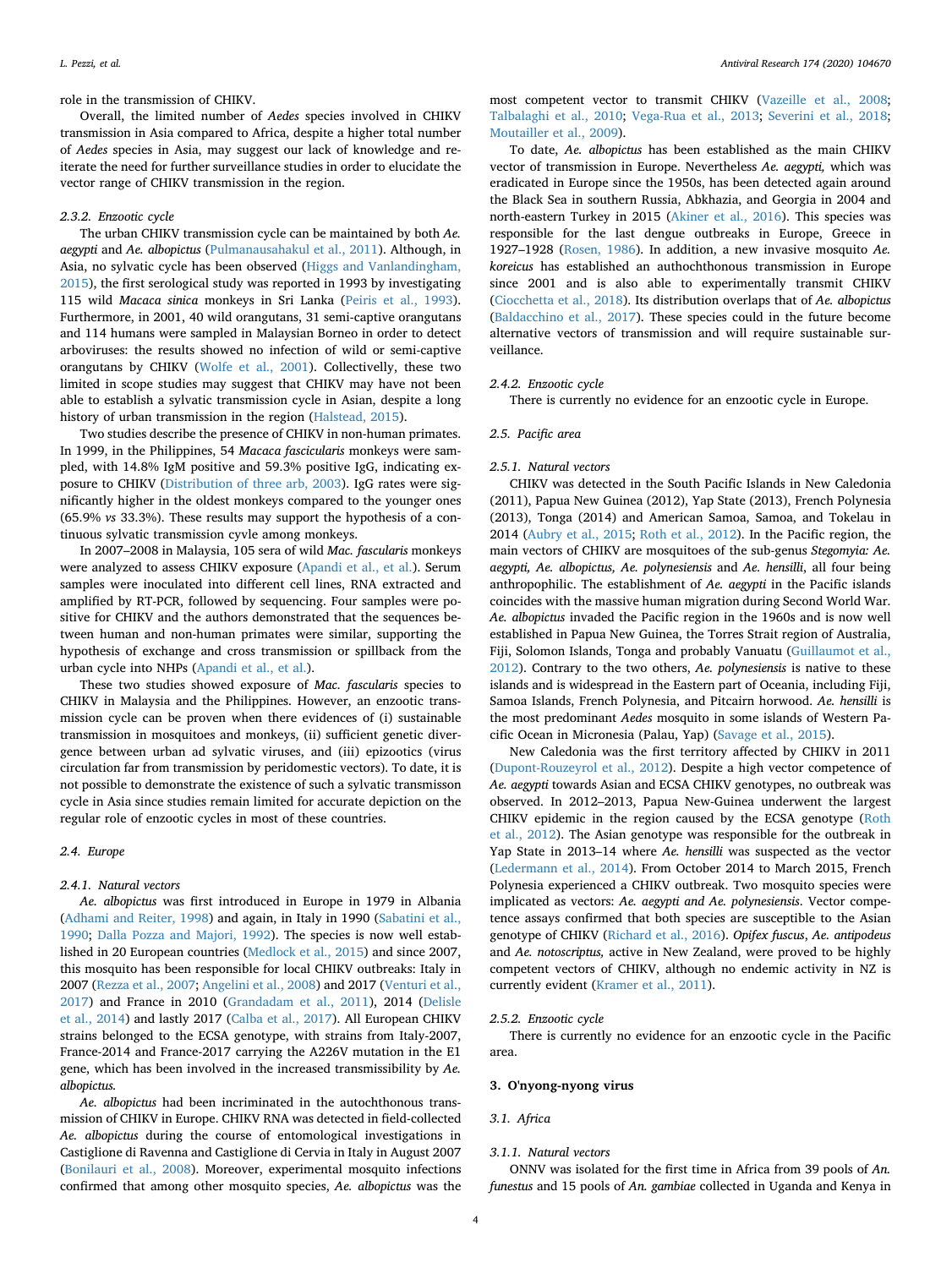1959–60 ([Williams et al., 1965a\)](#page-11-17). *An. funestus* was considered to be the principal vector during this epidemic. Both species were able to transmit the virus experimentally. In 1978, a single ONNV strain was recovered from a pool of *An. funestus* mosquitoes collected from western Kenya, after a period of many years with no evidence of ONNV activity ([Johnson et al., 1981a](#page-10-41)). The virus was also isolated in 1997 in southcentral Uganda from 1 pool of *An. funestus* and *Mansonia uniformis*, respectively [\(Lutwama et al., 1999a\)](#page-10-42). The isolation of ONNV from *Ma. uniformis* was the first association of this virus with Culicine spp. mosquitoes. *An. funestus* larvae are found in larger bodies of clear, permanent water, including lake shores and river margins and larvae of this species can be found year-round in some areas of Africa ([Evans,](#page-9-36) [1938\)](#page-9-36). *An. gambiae* larvae are found in ephemeral sunlit water bodies. Both *Anopheles* species are highly anthropophilic and adult females prefer to feed and rest inside human dwellings. *Mansonia uniformis* is a culicine mosquito that is very common and widely spread in most of sub-Saharan Africa. Its larvae are found in ponds and lakes containing water plants. This species is considered a large mammal feeder but also commonly feeds on birds and humans both inside and outside of houses, primarily at night ([Laurence, 1960;](#page-10-43) [Ba et al., 2006\)](#page-9-37). Like *An. funestus* and *An. gambiae,* it is frequently found resting indoors.

#### *3.1.2. Enzootic cycle*

Little is known about the putative enzootic cycle of ONNV during inter-epidemic periods in Africa. However, the few available data may suggest the existence of this cycle. Indeed, in West Africa, ONNV was isolated from sentinel mice in Senegal ([Lhuillier et al., 1988](#page-10-44)). Specific neutralizing antibodies against ONNV were detected in four species of duikers (*Cephalophus* and *Philantomba* spp.) in the DRC, forest buffaloes (*Syncerus caffer nanus*) in the DRC and Gabon, and mandrills (*Mandrillus sphinx)* in Gabon ([Kading et al., 2013\)](#page-10-45). These detections occurred during periods without known epidemic ONN activity. These large mammals may be involved as vertebrate reservoirs in the enzootic cycle of ONNV in Africa. Of note, these serological results should be put in perspective with the fact that discriminating between antibodies to ONNV and CHIKV is difficult, even using the gold standard of the neutralisation assay [\(Pezzi et al., 2019](#page-10-46)).

# *3.2. Americas, Asia, Europe, Pacific area*

There is currently no evidence for ONNV circulation outside Africa.

#### **4. Mayaro virus**

#### *4.1. Americas*

#### *4.1.1. Natural vectors*

Mayaro virus (MAYV) circulates in an enzootic cycle in Central and South America between NHPs and arboreal mosquitoes.

Primatophilic forest mosquitoes belonging to the genus *Haemagogus* are considered the main MAYV vectors. Numerous natural infections by MAYV have been reported in *Hg. janthinomys* ([Groot et al., 1961](#page-10-47); [Hoch](#page-10-48) [et al., 1981;](#page-10-48) [Azevedo et al., 2009](#page-9-38)), reinforcing the plausibility of its prominent role as primary vector in the enzootic cycle across the American continent.

MAYV has also been detected in other arboreal mosquito species belonging to the same genus as well as from *Sabethes* species (4). In contrast to *Haemagogus* species, *Sabethes* mosquitoes usually fly within or close the forest patches. Other arborel species, including *Psorophora ferox* [\(Galindo et al., 1966](#page-9-39)), as well as non-arboreal mosquitoes such as *Cx. vomerifer* [\(Galindo and Srihongse, 1967](#page-9-40)) and *Coquilettidia venezuelensis* [\(Aitken et al., 1960,](#page-9-41) [1969](#page-9-42)) have already been found naturally infected with MAYV and they are considered as secondary vectors of transmission.

*Ae. serratus* and *Ae. scapularis* can be experimentally infected with MAYV ([Aitken and Anderson, 1959\)](#page-9-43), and therefore should be

considered as potential bridge vectors. Non-engorged urban mosquito species – *Ae. aegypti* and *Cx. quinquefasciatus -* were found naturally infected with MAYV in the city of Cuiaba, central region of Brazil [\(Serra](#page-11-18) [et al., 2016a](#page-11-18)). Both species demonstrated no or poor infection and dissemination rates when orally challenged with artificial blood meals containing MAYV at titers similar to those usually found in infected humans ([Brustolin et al., 2018](#page-9-44); [Long et al., 2011](#page-10-49)), which may limit chances to initiate an urban transmission cycle. However, *Ae. aegypti* could experimentally transmit MAYV when taking a blood meal with high viral load; therefore the hypothesis that it could contribute to urban transmission should not be totally neglected [\(Long et al., 2011](#page-10-49)). *Ae. aegypti* from Florida State (USA) [\(Wiggins et al., 2018a\)](#page-11-19) and from Iquitos (Peru) ([Long et al., 2011](#page-10-49)) were competent to transmit MAYV in laboratory conditions.

Concurrent detection of MAYV and dengue virus in a febrile child in Haiti, with no history of travel abroad, was recently reported ([Lednicky](#page-10-50) [et al., 2016\)](#page-10-50). Few data are available about MAYV vectors in Haiti; however, the patient was living in a semi-rural area, a very different setting from the forested regions where most MAYV cases have been detected and where *Haemagogus* spp live. The fact that the child was coinfected with DENV may suggest a possible implication of *Aedes* mosquitoes, but the complete absence of additional information supporting epidemiological evidence for circulation of MAYV in Haiti should warn caution regarding this case.

Finally, *Ae. albopictus* from Brazil and from Florida (USA) [\(Wiggins](#page-11-19) [et al., 2018a](#page-11-19); [Smith and Francy, 1991a;](#page-11-20) [Mitchell, 1991](#page-10-51)) and anopheline species from Asia, Africa and North America (*An. stephensi, An. gambiae*, *An. freeborni* and *An. quadrimaculatus*) were shown to be competent to transmit MAYV in laboratory conditions ([Brustolin et al., 2018\)](#page-9-44). The actual implications of these experimental results remain to be further investigated.

#### *4.1.2. Enzootic cycle*

In nature, MAYV is transmitted in an enzootic cycle where NHPs appear to be the main amplifying vertebrate hosts and arboreal mosquitoes are the primary vectors. *Hg. janthinomys* more frequently bites NHPs in the tree canopies ([Hoch et al., 1981;](#page-10-48) [F\) Ecologia de Haemagog,](#page-9-45) [1679\)](#page-9-45). Humans can acquire the infection when entering the forest or in forest-urban transition zones ([Hoch et al., 1981\)](#page-10-48); however, females of *Hg. janthinomys* and other *Haemagogus* species may also disperse several kilometres from the forest ([Causey et al., 1950](#page-9-46)) and this ability increases the risk of human biting and infections even outside the natural environment where the enzootic cycle occurs.

Despite its primatophilic behavior, *Hg. janthinomys* may feed on other animals such as cattle, birds, dogs, rodents and horses ([Alencar](#page-9-47) [et al., 2005\)](#page-9-47). This habit may explain observations of MAYV isolation in other vertebrate hosts, besides NHPs and their seropositivity, although they likely are incidental hosts that may not play a role in the transmission [\(Mackay and Arden, 2016;](#page-10-1) [de Thoisy et al., 2003;](#page-9-48) [Calisher](#page-9-49) [et al., 1974](#page-9-49)). Identification of human co-infections by dengue virus and MAYV has raised the question of an intermediate or peri-urban cycle where the transmission would be limited to anthropophilic mosquitoes and humans [\(Zuchi et al., 2014](#page-11-21)). This issue remains to be more completely investigated.

According to serological and virological surveys, at least five American NHP genera can be considered reservoirs of MAYV. Antibodies against MAYV and viral isolation were demonstrated in marmosets (*Callithrix argentata),* squirrel monkeys (*Saimiri spp*.), howler monkeys (*Alouatta belzebul)*, red howler monkeys (*Alouatta seniculus)*, black howler monkeys (*Alouatta villosa)*, white-faced saki (*Pithecia pithecia)* and golden hand tamarins (*Saguinus midas)*. Antibodies have also been detected in other mammals, such as sloths, armadillos, coatis, equids, opossums, rats and agoutis, which are considered potential reservoirs but whose viremia levels and ability to infect mosquitoes still require further investigation. It appears that MAYV can also infect lizards, such as *Tropidurus t. hispidus* and *Ameiva ameiva* ([Mackay and](#page-10-1)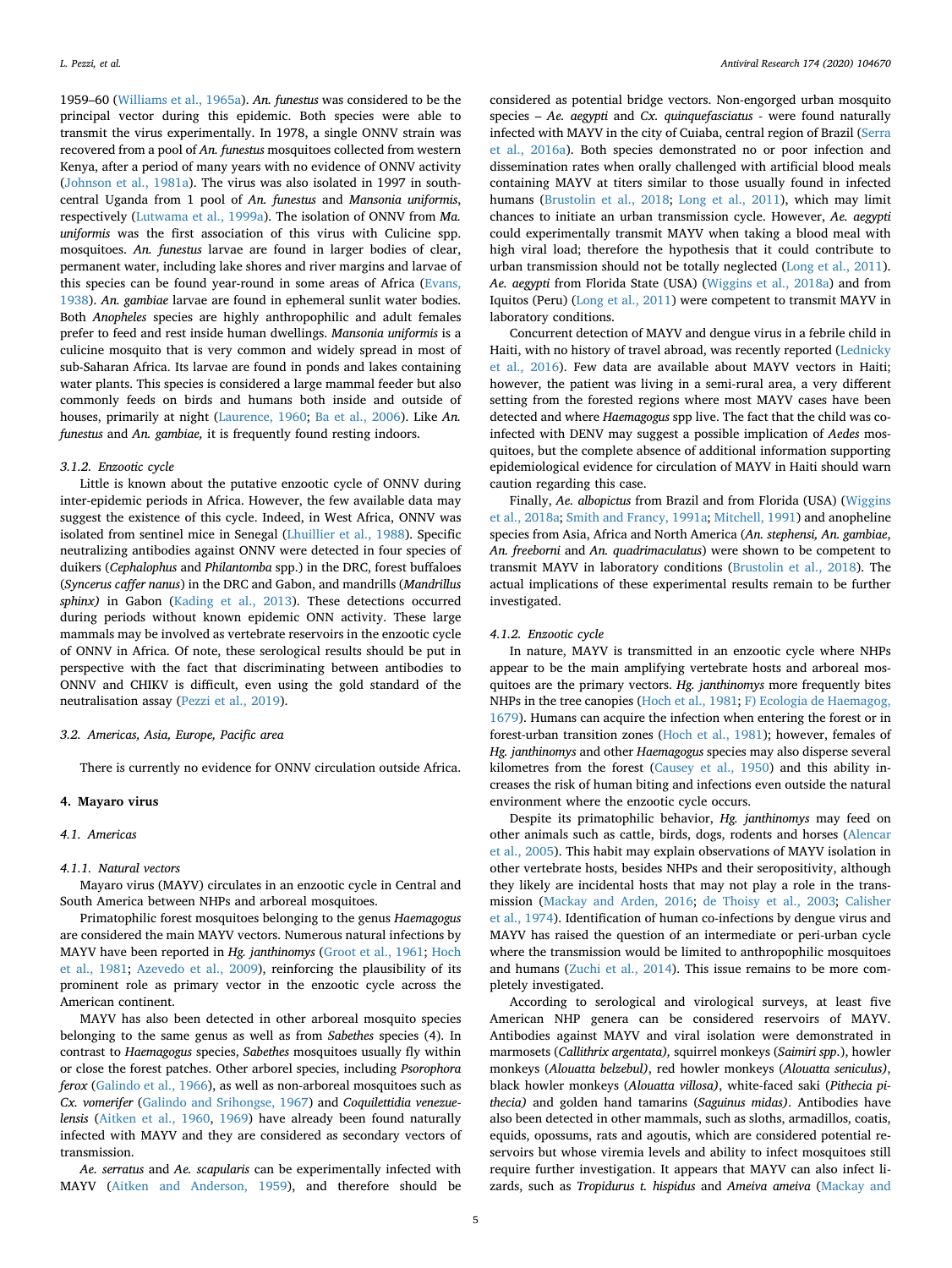[Arden, 2016](#page-10-1); [Hoch et al., 1981;](#page-10-48) [de Thoisy et al., 2003;](#page-9-48) [Hervé et al.,](#page-10-52) [1986\)](#page-10-52). Birds were also seropositive for MAYV, including doves, and the virus was isolated from the orchard oriole *Icterus spurius* ([Calisher et al.,](#page-9-49) [1974\)](#page-9-49).

MAYV is currently limited to its enzootic cycle. However, increased human incursions into forests or in their vicinity of forests for agricultural or recreational activities will likely increase the probability of human MAYV infections, a trend that causes grave concern for public health authorities [\(Mackay and Arden, 2016\)](#page-10-1).

A recent multimodel inference study suggested that overlapping MAYV transmission cycles may already occur in Brazilian Amazon settlements involving forest and domesticated synanthropic mosquitoes, which may play a critical role for the emergence of peri-urban and urban MAYV cycles ([Abad-Franch et al., 2012\)](#page-9-50). In fact, active MAYV circulation in Brazil has been suggested in seroprevalence survey that took place in Manaus (Amazonas State) in 2007–2008 [\(Mourão et al.,](#page-10-53) [2011\)](#page-10-53). More recently, MAYV IgM antibodies were detected in human samples in the outskirts of the city of Goiânia (*cerrado,* Goiás State) in 2014–2015 [\(Brunini et al., 2017\)](#page-9-51).

Since the environmental factors which led to the increase of other arboviruses continue to prevail in the Americas, MAYV outbreaks in forest-urban transition zones around ever expanding urban centers are possible, as it is observed for YFV epidemics in Brazil ([Possas et al.,](#page-10-54) [2018\)](#page-10-54).

#### *4.2. Africa, Asia, Europe, Pacific area*

There is currently no evidence for MAYV circulation outside America.

# **5. O'nyong-nyong and Mayaro virus: potential vectors other than** *haemagogus* **and** *anopheles* **spp.**

#### *5.1. Mayaro virus*

The main vector implicated in MAYV transmission is the diurnal canopy-dwelling mosquito of the genus *Haemagogus*. During a concurrent MAYV-YFV outbreak that occurred in Belterra (Brazil) in 1978, only *Haemagogus* mosquitoes were found to be positive for MAYV, and 9 viral strains were isolated from *Hg. janthinomys* mosquitoes ([Hoch et al.,](#page-10-48) [1981\)](#page-10-48). A MAYV isolate was also obtained from a pool of *Hg. janthinomys* during a 2008 outbreak near Belem, Brazil ([Azevedo et al., 2009](#page-9-38)). *Haemagogus* spp prefer rural areas with proximity to forests and are responsible for maintaining MAYV in a sylvatic cycle involving zoophilic mosquitoes and vertebrate hosts other than humans. They rarely show anthropophilic behaviors, so that spillover events leading to human infections are sporadic and mostly involving rural communities living or working next to the forest [\(Mackay and Arden, 2016](#page-10-1)).

It is unclear at this stage whether and how an urban transmission cycle of MAYV is possible. In 2007–2008, a surveillance study of patients with febrile illness allowed to detect 33 patients MAYV positive by IgM detection and/or PCR [\(Mourão et al., 2011](#page-10-53)). This specific study took place in Manaus, a large city and capital of the Amazonas State, in Western Brazilian Amazon, with about 2 million people, infested by the urban mosquito *Ae. aegypti* and *Ae. albopictus*. Similarly, in 2011–2012, patients presenting with acute febrile illness were tested for MAYV in the state of Mato Grosso (Central-West Brazil) [\(Zuchi et al., 2014\)](#page-11-21); in the context of a concomitant large dengue fever outbreak, 15 MAYV PCR-positive patients were identified, without any recent history of travel or access to rural or sylvatic areas [\(Zuchi et al., 2014\)](#page-11-21). The following year, [Serra et al. \(2016b\)](#page-11-22) reported isolation from *Ae. aegypti* in Cuiabá (state of Mato Grosso) of MAYV strains with 99–100% identity with viral sequences obtained from humans in 2011–2012. Altogether, these findings in Manaus and Mato Grosso do not provide definitive evidence for actual transmission by urban vectors, in particular because the fragmentation of urban patterns does not allow to exclude exposure

to *Haemagogus* spp, but they raise concern about the possible urbanization of MAYV fever involving humans as reservoir [\(Tesh et al., 1999](#page-11-23)).

The vector competence of anthropophilic, urban-dwelling mosquito species for MAYV should be further evaluated. Several mosquito species, other than the main MAYV vector *Haemagogus* spp, have been found both naturally infected by MAYV in ecological studies or proven capable of hosting systemic replication and transmitting MAYV in experimental studies.

Mosquitoes from genus *Aedes* have some characteristics that make them more likely than any other mosquito species to establish and maintain an urban transmission cycle of MAYV. Among them, *Ae. aegypti* and other *Aedes* spp. are of particular interest because they have a world-wide distribution, are highly anthropophilic and extremely opportunistic ([Ding et al., 2018](#page-9-52); [Carvalho and Moreira, 2017](#page-9-53)). They are already involved in arboviral transmission cycle of dengue virus 1–4 (DENV 1–4), Zika virus (ZIKV), yellow fever virus (YFV) and chikungunya virus (CHIKV) ([Epelboin et al., 2017;](#page-9-54) [Vega-Rua et al., 2014](#page-11-24); [Klitting et al., 2018](#page-10-55); [Higa, 2011](#page-10-56)). Pools of *Ae. aegypti* have been found to be positive in urban settings in Brazil (Cuiabá, Mato Grosso) [\(Serra](#page-11-22) [et al., 2016b](#page-11-22)). To better assess their possible role in urbanization of MAYV transmission cycle, both *Ae. aegypti* and *Ae. albopictus* have been tested under laboratory conditions using vector populations representing different geographical regions. Long et al. demonstrated for the first time that *Ae. aegypti* mosquitoes from Peru were susceptible to a MAYV strain isolated from a febrile patient in the Loreto region of Peru ([Long et al., 2011\)](#page-10-49). On the contrary, Brustolin et al. suggested that *Ae. aegypti* are poor vectors for MAYV, given their very low transmission rates observed with both genotype D and L MAYV strains ([Brustolin et al., 2018\)](#page-9-44). More recently, experimental infection and transmission potential was evaluated in populations of *Ae. aegypti* and *Ae. albopictus* collected in Florida ([Wiggins et al., 2018b](#page-11-25)). The study showed that *Ae. albopictus* had a significantly higher rate of susceptibility than *Ae. aegypti*, while rates of dissemination were generally higher in *Ae. aegypti* than in *Ae. albopictus*. Both mosquito species exhibited low rates of MAYV infection in saliva ([Wiggins et al., 2018b](#page-11-25)). Previously tested *Ae. albopictus* from Missouri (USA) and Brazil suggested that these mosquitoes are susceptible to MAYV infection [\(Smith](#page-11-26) [and Francy, 1991b;](#page-11-26) [Kantor et al., 2019\)](#page-10-57).

Overall, a limited number of experimental infections suggest that *Aedes* spp. mosquitoes could serve as possible vectors of MAYV. The efficiency of transmission varied reflecting differences of susceptibilities among various mosquito populations and the viral strains used and suggesting an interplay between host genotype and pathogen genotype (G x G) [\(Lambrechts et al., 2006\)](#page-10-58). Kantor et al., for example, observed two different infection patterns in *Ae. aegypti* using two strains of MAYV, both belonging to D genotype, with different transmission potential ([Kantor et al., 2019](#page-10-57)). Moreover, different laboratory environments and techniques used by the working groups can explain the divergence of results.

The potential for MAYV to be transmitted by these vector species depends also on the duration and the levels of human viremia, but little information is available for MAYV infection kinetics in humans. Viremia levels have been detected in the range of  $2.7-5.3\log_{10}$  PFU equivalents/mL from 22 acute sera of febrile patients ([Long et al.,](#page-10-49) [2011\)](#page-10-49). Viral transmission by *Aedes* spp have been observed in a study where infectious blood meals for mosquitoes had higher viral titers than those observed in infected humans [\(Wiggins et al., 2018b](#page-11-25)). This obviously limits our comprehension of viremia level that is necessary for the mosquito to become infected after feeding on the viremic host. Moreover, the virus seems to have a short viremic window ([Pezzi et al.,](#page-10-46) [2019\)](#page-10-46), during which a small percentage of mosquitoes can potentially become infectious. Taken together, short viremic time in humans and high virus titers needed to infect mosquitoes may limit MAYV transmission by *Aedes* mosquitoes.

Some factors can actually balance the low efficiency observed in viral transmission by *Aedes* spp, among them (i) *Aedes* spp abundancy,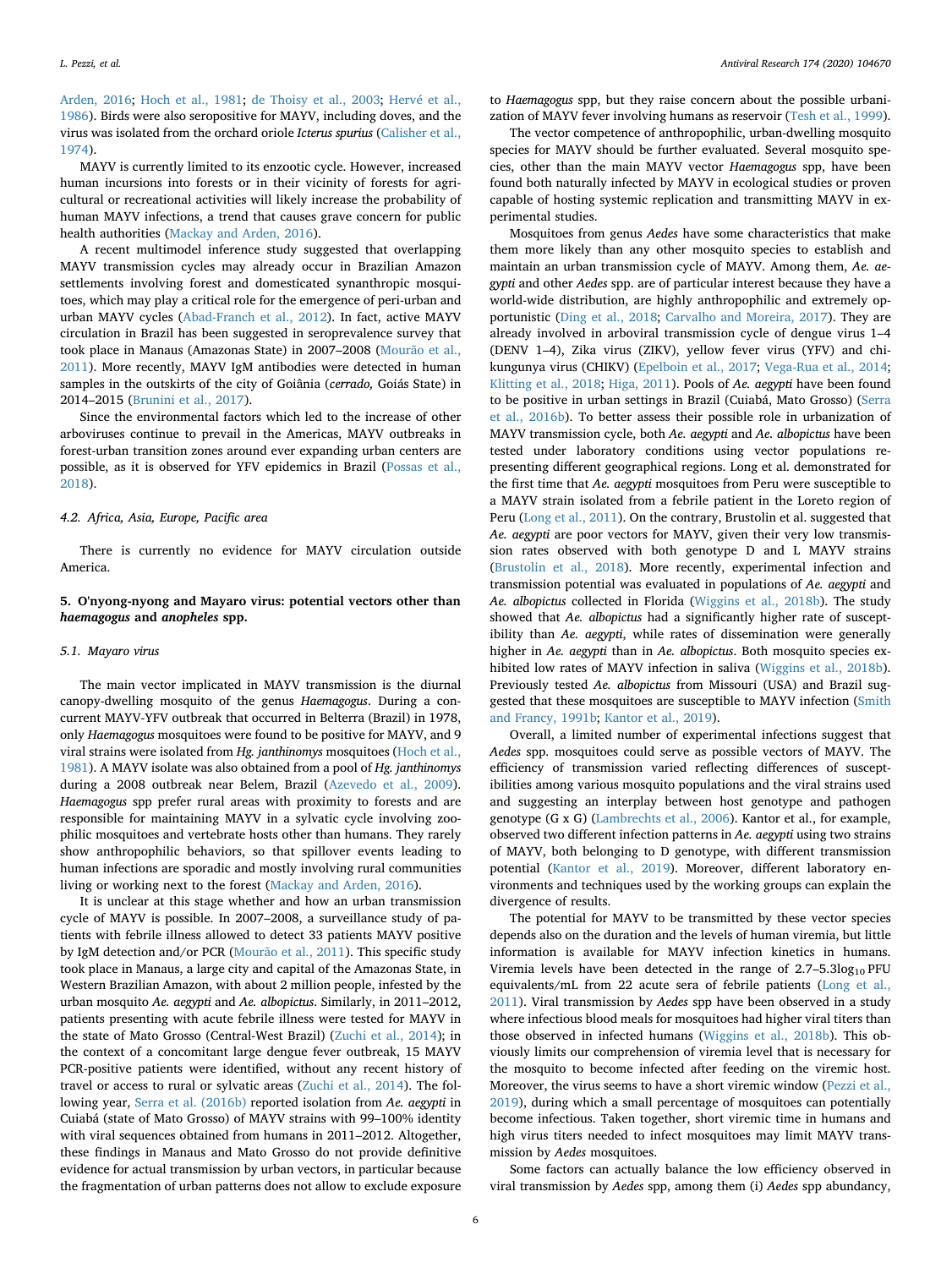(ii) increased susceptibility of *Aedes* spp to MAYV after genetic changes and (iii) increased viremic titers and/or duration of viremias in hosts.

- (i) It is possible to assume that if *Aedes* spp. are present in large numbers, these mosquitoes can probably expand transmission cycle of MAYV, by acting as secondary vectors in the context of an outbreak, or as bridging vectors between transmission cycles in distinct ecosystems.
- (ii) The risk of genetic changes leading to increased efficiency of vector infection should not be underestimated. CHIKV, an alphavirus with well-described history of urbanization and global spread after a single amino acid substitution, taught us that few mutations can result in a virus better adapted to replicate and be transmitted by *Ae. albopictus* [\(Schuffenecker et al., 2006](#page-11-27)). MAYV homology with CHIKV raises concerns about the impact of microevolutionary changes can produce on viral transmission via anthropophilic mosquitoes; in that case, the risk of establishment of an urban cycle and further spread of MAYV into non-sylvatic areas would rise.
- (iii) Increased viremic titers in hosts are another possible factor improving indirectly viral transmission. Venezuela equine encephalitis virus (VEEV) provides an example of how a genetic change can increase titers of viremia in equine hosts: a single mutation transformed an enzootic avirulent strain into an epidemic and virulent strain, capable of generating sufficient equine viremia for amplification [\(Anishchenko et al., 2006\)](#page-9-55). If a similar mutation tended to be fixed in MAYV, *Aedes* spp could get easily infected with an increased possibility of sustaining human transmission.

*Anopheles* spp. have been investigated through a vector competence study ([Brustolin et al., 2018\)](#page-9-44) because their wide geographic distribution and their opportunistic and anthropophilic behavior make them a potential vector for MAYV transmission ([Sinka et al., 2012\)](#page-11-28). The four species used (*An. freeborni, An. gambiae, An. quadrimaculatus and An. stephensi*) represent mosquitoes dispersed worldwide: North America, Africa and Southeast Asia. They all showed to be laboratory competent vectors for MAYV and, except for *An. freeborni*, they transmitted both MAYV genotype D and L strains ([Brustolin et al., 2018\)](#page-9-44). The short extrinsic incubation period (EIP) of MAYV observed in this study, with *Anopheles* spp able to transmit the virus 7 days post infection, is a factor that might increase vectorial capacity, as well as their tendency to bite several times during a single gonotrophic cycle. *Anopheles* spp are often underestimated as potential vector for arboviruses and until now, they are known to transmit just two alphaviruses: ONNV ([Rezza et al., 2017\)](#page-10-0) and, under laboratory conditions, CHIKV [\(Yadav et al., 2003](#page-11-29)). Further detailed studies are needed to understand the vector competence of these mosquitoes for MAYV; this characterization could provide valuable information about the potential of this virus to emerge where *Anopheles* spp. are present.

*Culex* spp., like *Aedes* spp., raise concern for a possible urbanization of MAYV transmission because of their anthropophilic habits and their wide geographic distribution. A single study reported natural infection in Cuiabá, the large capital of the State of Mato Grosso, Brazil in 2013: 12 out of 403 *Cx. quinquefasciatus* tested positive for MAYV by PCR ([Serra et al., 2016b](#page-11-22)). However, when tested under laboratory conditions, *Cx. quinquefasciatus* mosquitoes were refractory to infection with MAYV genotype D, and weakly susceptible to genotype L, but not able to transmit the virus [\(Brustolin et al., 2018](#page-9-44)). This vector competence study highlights the fact that the positivity of one species in field-collected specimens does not allow alone to classify it as a vector. Poor or null infection and transmission rates displayed by *Cx. quinquefasciatus* suggest that these mosquitoes are not competent MAYV vectors and they probably would not favor viral transmission in urban context.

Following the path of CHIKV, YFV and ZIKV, MAYV has the potential to establish an epidemic scenario. The switch from a sylvatic into an urban cycle could be facilitated by several factors such as abundant availability of urban vectors and possible viral changes increasing

vector susceptibility to the arbovirus. Understanding the genetic or ecologic barriers that currently limit MAYV to a mainly enzootic cycle is necessary; in particular, the role of anthropophilic vectors as possible secondary or bridging vectors should be better assessed. Evidences that urban mosquitoes (in particular those from genus *Aedes)* could transmit MAYV exist, and this circumstance may contribute to the urbanization of MAYV transmission, using susceptible population as amplifying hosts. More studies are needed to understand if these candidates are efficient vectors, and which combination of virus and vector strains can be a better source for the initiation of a large-scale transmission in urban settings.

#### *5.2. O'nyong-nyong virus*

Unlike all other alphaviruses, ONNV is unique in its transmission pattern. In fact, the main vectors are known to be night-feeding anopheline mosquitoes, rather than culicines, typically *Anopheles funestus* and *An. gambiae*. During 1959–1962 outbreak involving both Eastern and Western Africa, unexpectedly, entomological investigations led to isolate ONNV from 39/144 pools of *An. funestus* and 15/206 pools of *An. gambiae* ([Williams et al., 1965b](#page-11-30)). Field-collected mosquitoes maintained ONNV for at least 20 (*An. funestus*) and 13 days (*An. gambiae*), and viral transmission was observed using laboratory-infected mosquitoes of each species [\(Williams et al., 1965b\)](#page-11-30). These findings corroborated the idea that *An. funestus* was the main vector of ONNV, and that *An. gambiae* was also involved. Larvae of anopheline mosquitoes are typically found in larger bodies of clear, permanent water, such as lake shores, river margins, and swamps. Their features such as, anthropophily, endophily and flight-range made it possible to cause another wide-range epidemic in 1996–1997 in Uganda ([Lutwama et al.,](#page-10-59) [1999b\)](#page-10-59). The role of anopheline mosquitoes in ONNV transmission was confirmed from the isolation of a viral strain from a pool of *An. funestus* mosquitoes ([Lutwama et al., 1999b\)](#page-10-59). The small number of *An. gambiae* collected during this outbreak did not allow to detect positive specimens, so the role of these mosquitoes in viral transmission could not be assessed [\(Lutwama et al., 1999b\)](#page-10-59).

ONNV ability to infect *An. gambiae* has been recently evaluated both *in vitro* and *in vivo* [\(Vanlandingham et al., 2005\)](#page-11-31). Three ONNV strains (SG650, Gulu, and Igbo Ora) were able to replicate in cell lines derived from *An. gambiae. In vivo*, significantly higher rates of infection were observed with ONNV SG650 in *An. gambiae* when compared with the Gulu and Igbo Ora strains; the dissemination rate of Gulu was significantly lower than for the other two ONNV strains. Variations of viral strains in their ability to infect mosquitoes could be explained, at least in part, by the fact that there were differences in passage history among ONNV strains ([Vanlandingham et al., 2005\)](#page-11-31). Vanlandingham et al. investigated the determinants of vector specificity of ONNV in *An. gambiae* and *Ae. aegypti* mosquitoes using chimeric viruses constructed with genes from both ONNV and CHIKV. All the chimeras were able to infect *Ae. aegypti*, suggesting that ONNV has the potential to spread using this vector; differently, all the ONNV viral structural proteins are necessary to infect *An. gambiae* mosquitoes, so that the potential of CHIKV to infect *Anopheles* mosquitoes seems to be limited ([Vanlandingham et al.,](#page-11-32) [2006\)](#page-11-32). A second study provided conflicting results, since nonstructural protein 3 (nsP3) was identified as the primary molecular determinant of ONNV vector specificity for *An. gambiae* ([Saxton-Shaw et al., 2013](#page-10-60)). Further research is needed to investigate the molecular basis of virusvector relationships, that could help to predict the risk of host range expansion.

During inter epidemic periods, anopheline mosquitoes seem able to sustain viral circulation, as demonstrated by the isolation of one ONNV strain from a pool of *An. funestus* in 1978 in Western Kenya [\(Johnson](#page-10-61) [et al., 1981b](#page-10-61)). Recently, *Anopheles* mosquitoes were found to be naturally infected with ONNV in Democratic Republic of Congo in 2014 ([Mbanzulu et al., 2017\)](#page-10-62). If anopheline mosquitoes are recognised as main vectors for ONNV, virus ability to be transmitted by other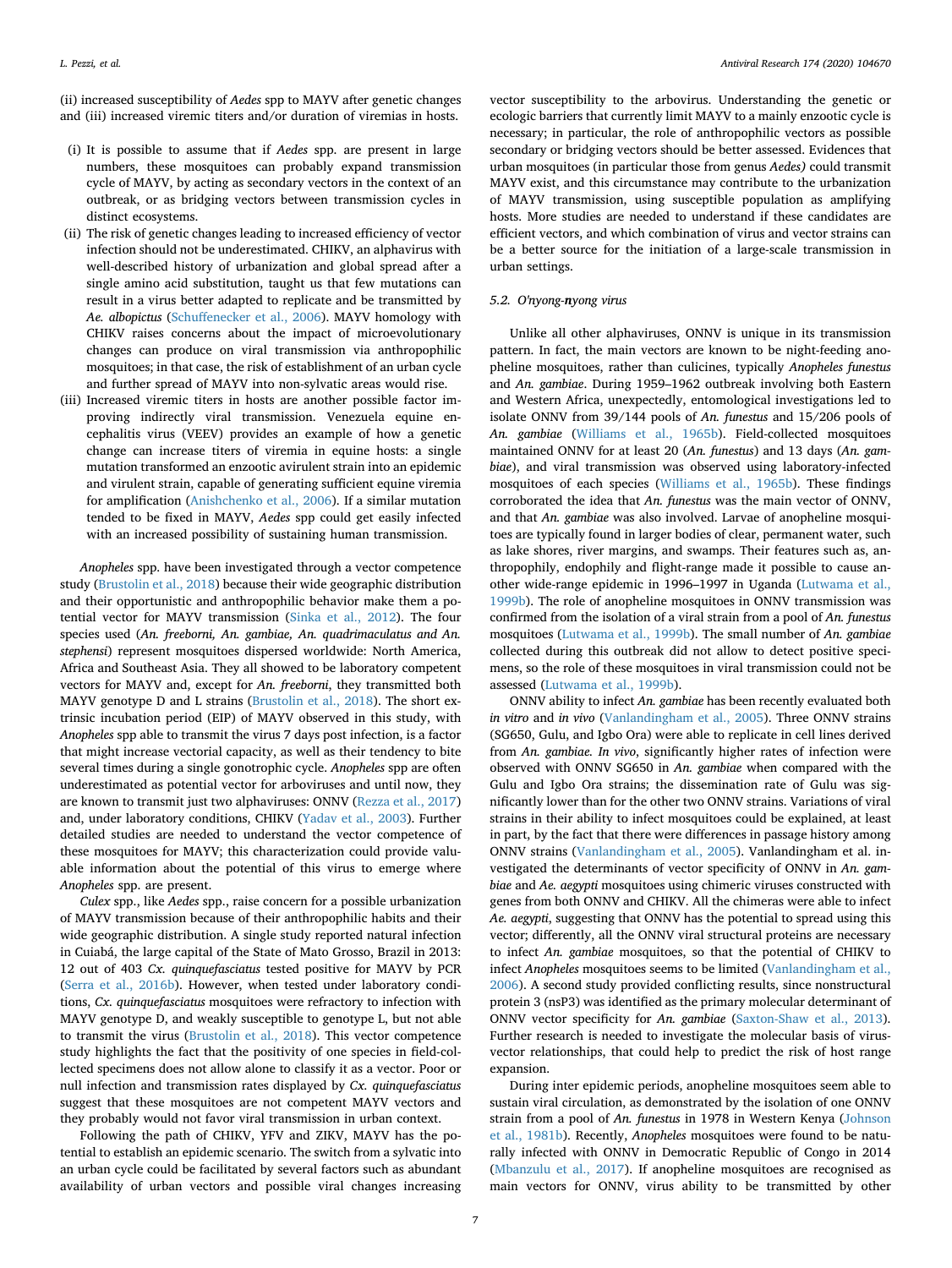mosquito species has been poorly evaluated.

Few competence studies assessed the possible relationship between ONNV and *Aedes* mosquitoes. Buckley observed that ONNV replicated in *Ae. albopictus* cell lines [\(Buckley and Weiss, 1971](#page-9-56)); similarly, SG650, Gulu, and Igbo Ora strains used by Vanlandingham et al. showed to be capable of replication in C6/36 cells ([Andral et al., 1968](#page-9-8)). The same three strains were also infectious to *Ae. aegypti* mosquitoes, with some strain variations, even if dissemination rates between the three strains were not found to be significantly different. Similar results were observed by another study group, with ONNV strains able to replicate to sufficient titers to produce infection and to disseminate in this mosquito species [\(Vanlandingham et al., 2006\)](#page-11-32). However, no replication in cell lines from *Ae. aegypti* has been observed in a previous study ([Buckley](#page-9-56) [and Weiss, 1971](#page-9-56)).

The lack of naturally ONNV-infected *Aedes* vectors, together with contradictory results from competence studies about ONNV transmission in *Ae. aegypti in vitro vs in vivo*, deserves to be clarified.

During 1996–1997 outbreak in Uganda, ONNV was isolated from a pool of *Ma. uniformis* mosquitoes [\(Lutwama et al., 1999b\)](#page-10-59). This species is very common in Sub-Saharan Africa and feeds on humans both inside and outside houses, primarily at night. The detection of a ONNV-positive pool of *Ma. funestus* has obviously implications for viral spread because of its large geographic distribution and its anthropophilic behavior; however, the vector competence of this species for ONNV is unknown and needs to be investigated.

No other competence or ecological studies about possible ONNV transmission by other vectors could be found in literature. Consequently, it is extremely difficult to estimate the risk of ONNV circulation on large scale using vectors other than *Anopheles* spp. The unusual capability of ONNV to infect both anopheline and culicine mosquitoes deserves to be better assessed, because this factor may lead to a potential epidemic situation.

In order to suggest research priorities, experts identified gaps of knowledge presented in Paragraph 6, and provided adapted recommendations, summarized in Paragraph 7. A more detailed version of expert recommendations is available in Supplementary data.

# **6. Gaps of knowledge**

#### *6.1. All three viruses*

#### *6.1.1. Vector competence studies*

Protocols for experimental infections of mosquitoes with arbovirus are currently poorly standardized, making it difficult to compare results obtained across different laboratories.

#### *6.1.2. Experimental evolution studies*

Investigating virus adaptation to different vectors is necessary to predict future variants with high epidemic potential.

# *6.1.3. Molecular determinants of transmission*

This has been analyzed in depth in the case of CHIKV but remains to be examined for ONNV and MAYV.

# *6.2. Vector control*

Insecticide treatments are far from the panacea considering the insecticide resistance of most mosquito populations. Accumulated knowledge on vector ecology, behaviour, dynamics, and vector competence can open new opportunities for alternative control strategies.

#### *6.3. Chikungunya virus*

#### *6.3.1. Vector competence studies – Europe (i)*

In Europe, *Ae. albopictus* is well established in 20 countries and since 2007, this mosquito has been responsible for local CHIKV and DENV

cases ([Ding et al., 2018\)](#page-9-52). The vector competence of several populations from European countries has been assessed using CHIKV ECSA and Asian genotypes ([Vega-Rúa et al., 2015b\)](#page-11-33); the data show that mosquitoes are highly susceptible to CHIKV and environmental temperatures also affect transmission which strongly depends on the three-way combination of mosquito population, virus strain and temperature by a genotype-by-genotype-by-environment (G x G x E) interaction. However, effect of environmental temperatures on vector susceptibility has been evaluated in this study only.

# *6.3.2. Vector competence studies – Europe (ii)*

Other invasive species could be involved as CHIKV vector. *Ae. koreicus,* a human-biting mosquito colonizing domestic habitats, is capable of transmitting CHIKV [\(Ciocchetta et al., 2018](#page-9-32)). *Ae. aegypti*, present in Madeira island (Portugal) and also in regions close to Europe, Georgia and Turkey, is highly susceptible to CHIKV ([Aedes aegypti](#page-9-57)  [current k, 2019](#page-9-57)). *Aedes vexans* from Italy are also susceptible to CHIKV infection, so were other *Aedes* species, *Aedes caspius* and *Aedes detritus* ([Talbalaghi et al., 2010\)](#page-11-14). Information are lacking for these species, as well as for *Ae. japonicus* which proliferates in urban settings and feed on a wide range of hosts, and that is susceptible to several arboviruses (West Nile virus-WNV, Japanese encephalitis-JEV, La Crosse virus-LACV) [\(Schaffner et al., 2011\)](#page-10-63).

# *6.3.3. Vector competence studies – Africa (i)*

CHIKV vector competence studies with zoophilic *Aedes* mosquitoes are far from complete. It has been demonstrated that *Ae. vittatus*, a savannah species predominant in African forest galleries and *Ae. bromeliae*, a more opportunistic species (breeding in rural, *domestic* and peridomestic areas) are laboratory competent vectors of CHIKV [\(Mulwa](#page-10-64) [et al., 2018\)](#page-10-64). Vector competence of other local *Aedes* species needs to be further investigated. Moreover, since most information concern vector competence of domestic *Aedes aegypti aegypti*, the specific role of Ae. *aegypti formosus* and Ae. *albopictus* is not clear.

# *6.3.4. Vector competence studies – Africa (ii)*

Entomological studies on the two forms of the *Aedes aegypti* complex, the sylvatic form in continental Africa, *Ae. ae. formosus*, and the domestic *Ae. ae. aegypti*, have been mainly focused in regions where entomological teams are well established (e.g. Senegal, Cameroon, Central African Republic, Kenya) and do not cover large part of African continent.

# *6.3.5. Vector competence studies – Pacific region*

The Pacific region hosts a multitude of endemic mosquito species including *Ae. polynesiensis* and *Ae. hensilii*. Experimental infections showed that both were susceptible to CHIKV and that they can intervene as secondary vectors after the invasive species *Ae. aegypti* and *Ae. albopictus* [\(Ledermann et al., 2014;](#page-10-38) [Richard et al., 2016\)](#page-10-39). Since they are both anthropophilic species and colonize domestic and peri-domestic environments, the role of these species requires more attention. More studies should be promoted by local research agencies to better design control strategies. Likewise, funding sources can be dedicated to more knowledge on their genome sequences, helping in a better understanding of their evolutionary biology in these fragmented islands, considered as hot spots of endemism.

# *6.3.6. Vector competence studies – Americas*

Vector competence data of anthropophilic mosquitoes *Ae. aegypti* and *Ae. albopictus* are relatively complete and variations were described according to geographical populations and CHIKV genotypes tested ([Richards et al., 2010;](#page-10-21) [Vega-Rua et al., 2014](#page-11-24)). However, testing zoophilic mosquitoes are at its infancy.

# *6.3.7. Co-infections in mosquitoes*

Vector microbiota (bacteria, endosymbionts, and insect specific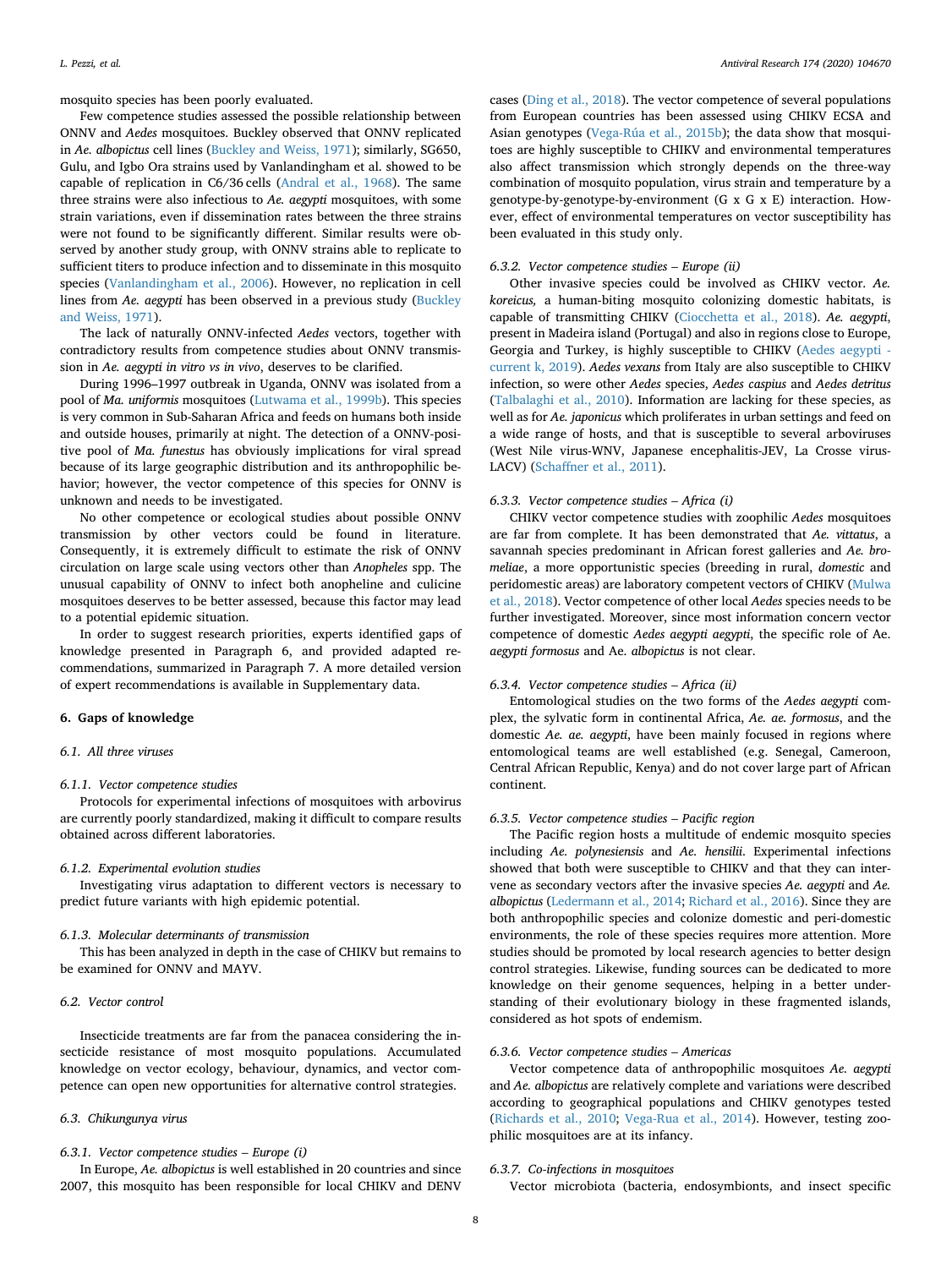viruses) affect vector biology and physiology including interactions with exogenous pathogens. With the development of mass sequencing technologies, access to the small RNA and bacterial worlds has opened new avenues in understanding the role of vector virome/bacteriome in transmission of arboviruses. However, these technologies remain costly for low-income countries and therefore, very limited, so that the role of microbiome in mosquitoes' ability to transmit co-infecting pathogens is difficult to assess.

# *6.3.8. Enzootic cycle in Asia and Americas*

Little is known about the risk of CHIKV spillback into an enzootic cycle; recurrent human cases at the fringe of the jungle as well as repeated isolations of CHIKV in sylvatic mosquitoes are clues corroborating this risk.

# *6.4. O'nyong-Nyong virus*

# *6.4.1. Vector competence studies*

Culicine mosquitoes (*Aedes* and *Culex*) are the main vectors of arboviruses (*Flaviviridae, Togaviridae, Phenuiviridae*) but not of human malaria. *Anopheles* mosquitoes transmit malaria parasites and ONNV as a unique arbovirus. While *Aedes* and *Anopheles* mosquitoes are strongly human-biting in nature and then exposed to both types of pathogens, no data are compelling enough to explain this segregation of duties so far.

#### *6.4.2. Enzootic cycle*

ONNV has not yet been detected outside of Africa but the potential exists for emergence because *Anopheles* mosquitoes are widespread, including the same human-biting mosquitoes that transmit human malaria. Studies on potential vectors of ONNV including enzootic mosquitoes remain scarce.

# *6.5. Mayaro virus*

# *6.5.1. Vector competence studies*

Human cases have been limited to Central and South Americas, particularly to regions in and around the Amazon basin. Spillovers are repeatedly observed underlining the possible role of arboreal mosquitoes *Haemagogus, Sabethes* and anthropophilic *Aedes* spp. in MAYV transmission, that needs to be better defined.

SUMMARY OF EXPERT RECOMMENDATIONS (see Supplementary data for more detailed recommendations).

# *6.6. All three viruses*

# *6.6.1. Vector competence studies*

To allow comparison between results from different laboratories, protocols for vector competence studies should be standardized.

# *6.6.2. Experimental evolution studies*

Experimental selection with multiple passages of viruses in mosquitoes may prove useful. Examination of viral populations at each passage will allow detecting genetically fixed variants.

#### *6.6.3. Surveillance of sylvatic reservoirs and emergence events*

Changes in mosquito distribution often lead to circulation of pathogens they transmit. The circulation of MAYV in endemic or enzootic regions in America, and CHIKV and ONNV in different regions in Africa should be monitored, in order to assess the risk of emergence in human and/or animal populations.

#### *6.6.4. Vector control*

A major effort is necessary to design adapted vector control strategies. The use of endosymbionts such as *Wolbachia*, genetically modified mosquitoes with refractory phenotype to arboviruses, sterile mosquitoes are as much possibilities to envisage on the field.

# *6.6.5. Molecular determinants of replication in vectors and transmission*

To investigate more deeply interactions between mosquitoes and arboviruses, development of molecular tools, reverse genetics methods, genome sequencing of more mosquito species and improving mosquito reference genomes are urgently required.

# *6.7. Chikungunya virus*

#### *6.7.1. Vector competence studies*

The fact that that the environment can strongly modify adaptive properties of genotypes should encourage to develop more experimental assessments of vector susceptibility using field-collecting mosquitoes submitted to different environmental temperatures.

# *6.7.2. Co-infections in mosquitoes*

Improving our understanding of the role of virome/microbiome in mosquitoes' ability to transmit co-infecting pathogens is necessary. Collaborations to obtain financing for the local teams and capacitybuilding research activities, access and development of research facilities for experimental infections, should be encouraged by national and international research funding agencies. Moreover, since co-infections are likely in vectors (as DENV-CHIKV co-infection reported in Aedes mosquitoes ([Caron et al., 2012](#page-9-58))), mass viral screening should be facilitated with the development of multiplex approaches and highthroughput systems. These technologies will provide an exhaustive inventory of arboviruses carried by mosquitoes using the same batches of field collected mosquitoes for nearly 100 viruses screened.

# *6.8. O'nyong-nyong virus*

# *6.8.1. Vector competence studies*

To investigate ONNV competence of *Anopheles* and *Aedes* species, knowledge of antiviral barriers in *Anopheles* and viral persistence in *Aedes* should be investigated. Development of molecular tools (reverse genetics studies for infectious/chimeric clones), experimental evolutionary studies may help to identify and dissect the molecular mechanisms that permit virus infection in *Aedes* and virus exclusion in *Anopheles*.

#### *6.8.2. Enzootic cycle*

Ecological and epidemiological studies to identify and characterize the putative ONNV enzootic cycle should be encouraged, in order to be prepared for future emergences in the image of what happened for ZIKV qualified as harmless before the 2015 pandemic.

# *6.9. Mayaro virus*

# *6.9.1. Vector competence studies (I)*

To better understand the role of *Haemagogus, Sabethes* and *Aedes* species in MAYV transmission, viral isolations from field-collected mosquitoes and vector competence studies should be promoted. This would help to assess the potential of MAYV to cause millions human cases like CHIKV and ZIKV did in a recent past. Likewise, molecular tools (e.g. infectious clones) to examine viral molecular determinants for mosquito susceptibility are advisable.

# *6.9.2. Vector competence studies (II)*

Vector competence of mosquitoes from African continent should be assessed for MAYV, in order to evaluate the risk of possible wider spread.

# *6.9.3. Potential urban cycle*

Contrary to CHIKV, MAYV makes attempts to jump outside the enzootic cycle in the Amazon basin with a growing number of human cases reported. Change of vector host range should be tracked.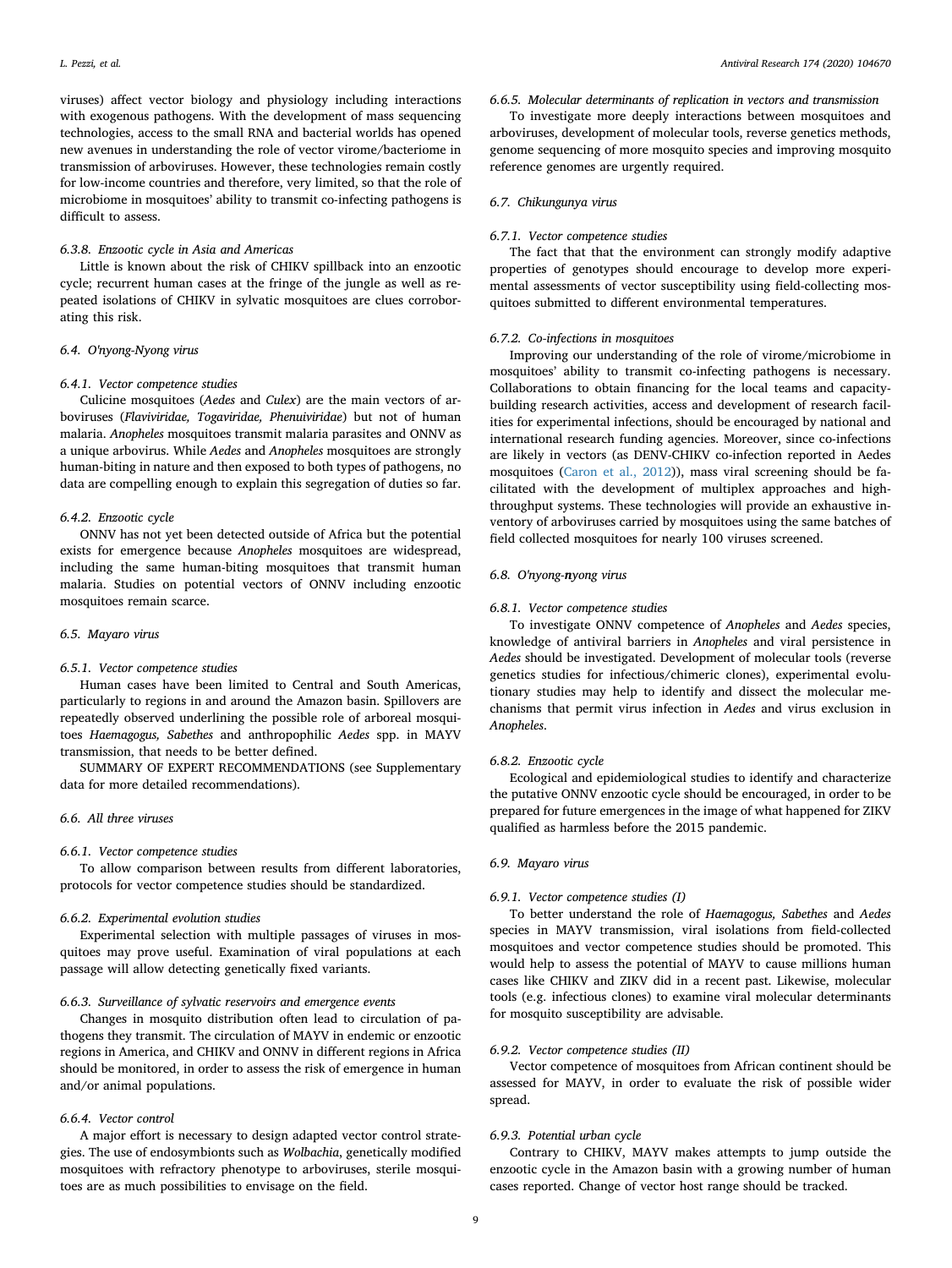#### **Acknowledgement**

Publication fees were covered by the Global Research Collaboration for Infectious Disease Preparedness (GloPID-R).

#### **Appendix A. Supplementary data**

Supplementary data to this article can be found online at [https://](https://doi.org/10.1016/j.antiviral.2019.104670) [doi.org/10.1016/j.antiviral.2019.104670](https://doi.org/10.1016/j.antiviral.2019.104670).

# **References**

- <span id="page-9-50"></span>[Abad-Franch, F., Grimmer, G.H., de Paula, V.S., et al., 2012. Mayaro virus infection in](http://refhub.elsevier.com/S0166-3542(19)30672-2/sref2) [amazonia: a multimodel inference approach to risk factor assessment. PLoS Neglected](http://refhub.elsevier.com/S0166-3542(19)30672-2/sref2) [Trop. Dis. 6, e1846.](http://refhub.elsevier.com/S0166-3542(19)30672-2/sref2)
- <span id="page-9-9"></span>[Adesina, O.A., Odelola, H.A., 1991. Ecological distribution of Chikungunya haemagglu](http://refhub.elsevier.com/S0166-3542(19)30672-2/sref3)[tination inhibition antibodies in human and domestic animals in Nigeria. Trop.](http://refhub.elsevier.com/S0166-3542(19)30672-2/sref3) [Geogr. Med. 43, 271–275](http://refhub.elsevier.com/S0166-3542(19)30672-2/sref3).
- <span id="page-9-25"></span>[Adhami, J., Reiter, P., 1998. Introduction and establishment of Aedes \(Stegomyia\) al](http://refhub.elsevier.com/S0166-3542(19)30672-2/sref4)[bopictus skuse \(Diptera: Culicidae\) in Albania. J. Am. Mosq. Control Assoc. 14,](http://refhub.elsevier.com/S0166-3542(19)30672-2/sref4) [340–343](http://refhub.elsevier.com/S0166-3542(19)30672-2/sref4).
- <span id="page-9-57"></span>Aedes aegypti - Current Known Distribution: January 2019. European Centre for Disease Prevention and Control. [http://ecdc.europa.eu/en/publications-data/aedes-aegypti](http://ecdc.europa.eu/en/publications-data/aedes-aegypti-current-known-distribution-january-2019)[current-known-distribution-january-2019](http://ecdc.europa.eu/en/publications-data/aedes-aegypti-current-known-distribution-january-2019), Accessed date: 8 August 2019.
- <span id="page-9-22"></span>[Agarwal, A., Dash, P.K., Singh, A.K., et al., 2014. Evidence of experimental vertical](http://refhub.elsevier.com/S0166-3542(19)30672-2/sref6) [transmission of emerging novel ECSA genotype of chikungunya virus in Aedes ae](http://refhub.elsevier.com/S0166-3542(19)30672-2/sref6)[gypti. PLoS Neglected Trop. Dis. 8, 4–9.](http://refhub.elsevier.com/S0166-3542(19)30672-2/sref6)
- <span id="page-9-43"></span>[Aitken, T.H.G., Anderson, C.R., 1959. Virus transmission studies with Trinidadian mos](http://refhub.elsevier.com/S0166-3542(19)30672-2/sref7)[quitoes. Am. J. Trop. Med. Hyg. 8, 41–45](http://refhub.elsevier.com/S0166-3542(19)30672-2/sref7).
- <span id="page-9-41"></span>[Aitken, T.H., Downs, W.G., Anderson, C.R., et al., 1960. Mayaro virus isolated from a](http://refhub.elsevier.com/S0166-3542(19)30672-2/sref8) [Trinidadian mosquito, Mansonia venezuelensis. Science 131, 986](http://refhub.elsevier.com/S0166-3542(19)30672-2/sref8).
- <span id="page-9-42"></span>[Aitken, T.H.G., Spence, L., Jonkers, A.H., et al., 1969. A 10-year survey of Trinidadian](http://refhub.elsevier.com/S0166-3542(19)30672-2/sref9) [arthropods for natural virus infections \(1953–1963\). J. Med. Entomol. 6, 207–215](http://refhub.elsevier.com/S0166-3542(19)30672-2/sref9).
- <span id="page-9-31"></span>[Akiner, M.M., Demirci, B., Babuadze, G., et al., 2016. Spread of the invasive mosquitoes](http://refhub.elsevier.com/S0166-3542(19)30672-2/sref10) [Aedes aegypti and Aedes albopictus in the Black Sea region increases risk of chi](http://refhub.elsevier.com/S0166-3542(19)30672-2/sref10)[kungunya, dengue, and Zika outbreaks in Europe. PLoS Neglected Trop. Dis. 10,](http://refhub.elsevier.com/S0166-3542(19)30672-2/sref10) [e0004664.](http://refhub.elsevier.com/S0166-3542(19)30672-2/sref10)
- <span id="page-9-47"></span>[Alencar, J., Lorosa, E.S., Dégallier, l N., et al., 2005. Feeding patterns of Haemagogus](http://refhub.elsevier.com/S0166-3542(19)30672-2/sref11) [janthinomys \(Diptera: Culicidae\) in different regions of Brazil. J. Med. Entomol. 42,](http://refhub.elsevier.com/S0166-3542(19)30672-2/sref11) [981–985](http://refhub.elsevier.com/S0166-3542(19)30672-2/sref11).

<span id="page-9-19"></span>[Althouse, B.M., Vasilakis, N., Sall, A.A., et al., 2016. Potential for Zika virus to establish a](http://refhub.elsevier.com/S0166-3542(19)30672-2/sref12) [sylvatic transmission cycle in the Americas. PLoS Neglected Trop. Dis. 10, e0005055.](http://refhub.elsevier.com/S0166-3542(19)30672-2/sref12)

- <span id="page-9-8"></span>[Andral, L., Brès, P., Sérié, C., et al., 1968. \[Studies on yellow fever in Ethiopia. 3.](http://refhub.elsevier.com/S0166-3542(19)30672-2/sref13) [Serological and virological studies of the woodland fauna\]. Bull. World Health Organ.](http://refhub.elsevier.com/S0166-3542(19)30672-2/sref13) [38, 855–861](http://refhub.elsevier.com/S0166-3542(19)30672-2/sref13).
- <span id="page-9-27"></span>[Angelini, P., Macini, P., Finarelli, A.C., et al., 2008. Chikungunya epidemic outbreak in](http://refhub.elsevier.com/S0166-3542(19)30672-2/sref14) [Emilia-Romagna \(Italy\) during summer 2007. Parassitologia 50, 97–98.](http://refhub.elsevier.com/S0166-3542(19)30672-2/sref14)
- <span id="page-9-55"></span>[Anishchenko, M., Bowen, R.A., Paessler, S., et al., 2006. Venezuelan encephalitis emer](http://refhub.elsevier.com/S0166-3542(19)30672-2/sref15)[gence mediated by a phylogenetically predicted viral mutation. Proc. Natl. Acad. Sci.](http://refhub.elsevier.com/S0166-3542(19)30672-2/sref15) [103, 4994–4999](http://refhub.elsevier.com/S0166-3542(19)30672-2/sref15).
- <span id="page-9-24"></span>Apandi Y, Nazni WA, Azleen ZAN, et al. The First Isolation of Chikungunya Virus from Non- Human Primates in Malaysia. vol. 5.
- <span id="page-9-34"></span>[Aubry, M., Teissier, A., Roche, C., et al., 2015. Chikungunya outbreak, French Polynesia,](http://refhub.elsevier.com/S0166-3542(19)30672-2/sref17) [2014. Emerg. Infect. Dis. 21, 724–726](http://refhub.elsevier.com/S0166-3542(19)30672-2/sref17).
- <span id="page-9-38"></span>[Azevedo, R.S.S., Silva, E.V.P., Carvalho, V.L., et al., 2009. Mayaro fever virus, Brazilian](http://refhub.elsevier.com/S0166-3542(19)30672-2/sref18) [Amazon. Emerg. Infect. Dis. 15, 1830–1832](http://refhub.elsevier.com/S0166-3542(19)30672-2/sref18).
- <span id="page-9-37"></span>[Ba, Y., Dia, I., Diallo, M., et al., 2006. Comportement trophique des vecteurs du virus de la](http://refhub.elsevier.com/S0166-3542(19)30672-2/sref19) [fièvre de la vallée du Rift au Sénégal : implications dans l'épidémiologie de la ma](http://refhub.elsevier.com/S0166-3542(19)30672-2/sref19)[ladie. Bull. Soc. Pathol. Exot. 7](http://refhub.elsevier.com/S0166-3542(19)30672-2/sref19).
- <span id="page-9-33"></span>[Baldacchino, F., Arnoldi, D., Lapère, C., et al., 2017. Weak larval competition between](http://refhub.elsevier.com/S0166-3542(19)30672-2/sref20) [two invasive mosquitoes Aedes koreicus and Aedes albopictus \(Diptera: Culicidae\). J.](http://refhub.elsevier.com/S0166-3542(19)30672-2/sref20) [Med. Entomol. 54, 1266–1272](http://refhub.elsevier.com/S0166-3542(19)30672-2/sref20).
- <span id="page-9-6"></span>[Bessaud, M., Peyrefitte, C.N., Pastorino, B.A.M., et al., 2006. Chikungunya virus strains,](http://refhub.elsevier.com/S0166-3542(19)30672-2/sref21) [reunion island outbreak. Emerg. Infect. Dis. 12, 1604–1605](http://refhub.elsevier.com/S0166-3542(19)30672-2/sref21).
- <span id="page-9-5"></span>Bisimwa, P. Molecular detection of arboviruses in Aedes mosquitoes collected from Kyela district, Tanzania. Rev. Med. Vet. (Toulouse). [http://www.academia.edu/](http://www.academia.edu/36631880/Molecular_detection_of_arboviruses_in_Aedes_mosquitoes_collected_from_Kyela_district_Tanzania) [36631880/Molecular\\_detection\\_of\\_arboviruses\\_in\\_Aedes\\_mosquitoes\\_collected\\_from\\_](http://www.academia.edu/36631880/Molecular_detection_of_arboviruses_in_Aedes_mosquitoes_collected_from_Kyela_district_Tanzania) [Kyela\\_district\\_Tanzania,](http://www.academia.edu/36631880/Molecular_detection_of_arboviruses_in_Aedes_mosquitoes_collected_from_Kyela_district_Tanzania) Accessed date: 28 November 2018.
- <span id="page-9-17"></span>[Bond, M., Tejedor, M.F., Campbell, K.E., et al., 2015. Eocene primates of south America](http://refhub.elsevier.com/S0166-3542(19)30672-2/sref23) [and the african origins of new world monkeys. Nature 520, 538–541](http://refhub.elsevier.com/S0166-3542(19)30672-2/sref23).
- <span id="page-9-30"></span>[Bonilauri, P., Bellini, R., Calzolari, M., et al., 2008. Chikungunya virus in Aedes albo](http://refhub.elsevier.com/S0166-3542(19)30672-2/sref24)pictus. Italy. *[Emerg Infect Dis](http://refhub.elsevier.com/S0166-3542(19)30672-2/sref24)* 14, 852–854.
- <span id="page-9-3"></span>[Boorman, J.P., Draper, C.C., 1968. Isolations of arboviruses in the Lagos area of Nigeria,](http://refhub.elsevier.com/S0166-3542(19)30672-2/sref25) [and a survey of antibodies to them in man and animals. Trans. R. Soc. Trop. Med.](http://refhub.elsevier.com/S0166-3542(19)30672-2/sref25) [Hyg. 62, 269–277.](http://refhub.elsevier.com/S0166-3542(19)30672-2/sref25)
- <span id="page-9-20"></span>[Bosco-Lauth, A.M., Nemeth, N.M., Kohler, D.J., et al., 2016. Viremia in north American](http://refhub.elsevier.com/S0166-3542(19)30672-2/sref26) [mammals and birds after experimental infection with chikungunya viruses. Am. J.](http://refhub.elsevier.com/S0166-3542(19)30672-2/sref26) [Trop. Med. Hyg. 94, 504–506](http://refhub.elsevier.com/S0166-3542(19)30672-2/sref26).
- <span id="page-9-21"></span>[Bosco-Lauth, A.M., Hartwig, A.E., Bowen, R.A., 2018. Reptiles and Amphibians as po](http://refhub.elsevier.com/S0166-3542(19)30672-2/sref27)[tential reservoir hosts of chikungunya virus. Am. J. Trop. Med. Hyg. 98, 841–844.](http://refhub.elsevier.com/S0166-3542(19)30672-2/sref27) [Brunini, S., França, D.D.S., Silva, J.B., et al., 2017. High frequency of Mayaro virus IgM](http://refhub.elsevier.com/S0166-3542(19)30672-2/sref28)
- <span id="page-9-51"></span>[among febrile patients, Central Brazil. Emerg. Infect. Dis. 23, 1025–1026](http://refhub.elsevier.com/S0166-3542(19)30672-2/sref28).
- <span id="page-9-44"></span>[Brustolin, M., Pujhari, S., Henderson, C.A., et al., 2018. Anopheles mosquitoes may drive](http://refhub.elsevier.com/S0166-3542(19)30672-2/sref29) [invasion and transmission of Mayaro virus across geographically diverse regions.](http://refhub.elsevier.com/S0166-3542(19)30672-2/sref29) [PLoS Neglected Trop. Dis. 12, e0006895.](http://refhub.elsevier.com/S0166-3542(19)30672-2/sref29)
- <span id="page-9-56"></span>[Buckley, S.M., 1971. Multiplication of chikungunya and O'nyong-nyong viruses in singh's](http://refhub.elsevier.com/S0166-3542(19)30672-2/sref30) [Aedes cell lines. In: Weiss, E. \(Ed.\), Arthropod Cell Cultures and Their Application to](http://refhub.elsevier.com/S0166-3542(19)30672-2/sref30) [the Study of Viruses. Springer Berlin Heidelberg, pp. 133–137.](http://refhub.elsevier.com/S0166-3542(19)30672-2/sref30)
- <span id="page-9-18"></span>Bueno, M.G., Martinez, N., Abdalla, L., et al., 22 December 2016. Animals in the Zika virus life cycle: what to expect from megadiverse Latin American countries. PLoS Neglected Trop. Dis. 10[https://doi.org/10.1371/journal.pntd.0005073.](https://doi.org/10.1371/journal.pntd.0005073) Epub ahead [of print.](https://doi.org/10.1371/journal.pntd.0005073)
- <span id="page-9-29"></span>[Calba, C., Guerbois-Galla, M., Franke, F., et al., 2017. Preliminary report of an auto](http://refhub.elsevier.com/S0166-3542(19)30672-2/sref32)[chthonous chikungunya outbreak in France. July to September 2017.](http://refhub.elsevier.com/S0166-3542(19)30672-2/sref32) [Eurosurveillance 22 17–00647](http://refhub.elsevier.com/S0166-3542(19)30672-2/sref32).
- <span id="page-9-49"></span>[Calisher, C.H., Gutiérrez, E., Maness, K.S., et al., 1974. Isolation of Mayaro virus from a](http://refhub.elsevier.com/S0166-3542(19)30672-2/sref33) [migrating bird captured in Louisiana in 1967. Bull. Pan Am. Health Organ. 8,](http://refhub.elsevier.com/S0166-3542(19)30672-2/sref33) [243–248](http://refhub.elsevier.com/S0166-3542(19)30672-2/sref33).
- <span id="page-9-58"></span>[Caron, M., Paupy, C., Grard, G., et al., 2012. Recent introduction and rapid dissemination](http://refhub.elsevier.com/S0166-3542(19)30672-2/sref34) [of Chikungunya virus and Dengue virus serotype 2 associated with human and](http://refhub.elsevier.com/S0166-3542(19)30672-2/sref34) [mosquito coinfections in Gabon, central Africa. Clin Infect Dis Off Publ Infect Dis Soc](http://refhub.elsevier.com/S0166-3542(19)30672-2/sref34) [Am 55, e45–53](http://refhub.elsevier.com/S0166-3542(19)30672-2/sref34).
- <span id="page-9-53"></span>[Carvalho, F.D., Moreira, L.A., 2017. Why is Aedes aegypti linnaeus so successful as a](http://refhub.elsevier.com/S0166-3542(19)30672-2/sref35) [species? Neotrop. Entomol. 46, 243–255.](http://refhub.elsevier.com/S0166-3542(19)30672-2/sref35)
- <span id="page-9-16"></span>[Carvalho, R.G., Lourenço-de-Oliveira, R., Braga, I.A., 2014. Updating the geographical](http://refhub.elsevier.com/S0166-3542(19)30672-2/sref36) [distribution and frequency of Aedes albopictus in Brazil with remarks regarding its](http://refhub.elsevier.com/S0166-3542(19)30672-2/sref36) [range in the Americas. Mem. Inst. Oswaldo Cruz 109, 787–796.](http://refhub.elsevier.com/S0166-3542(19)30672-2/sref36)
- <span id="page-9-46"></span>[Causey, O.R., Kumm, H.W., Laemmert, H.W., 1950. Dispersion of forest mosquitoes in](http://refhub.elsevier.com/S0166-3542(19)30672-2/sref37) [Brazil; further studies. Am. J. Trop. Med. Hyg. 30, 301–312](http://refhub.elsevier.com/S0166-3542(19)30672-2/sref37).
- <span id="page-9-13"></span>[Cevallos, V., Ponce, P., Waggoner, J.J., et al., 2018. Zika and Chikungunya virus detection](http://refhub.elsevier.com/S0166-3542(19)30672-2/sref38) [in naturally infected Aedes aegypti in Ecuador. Acta Trop. 177, 74–80](http://refhub.elsevier.com/S0166-3542(19)30672-2/sref38).
- <span id="page-9-32"></span>[Ciocchetta, S., Prow, N.A., Darbro, J.M., et al., 2018. The new European invader Aedes](http://refhub.elsevier.com/S0166-3542(19)30672-2/sref39) [\(Finlaya\) koreicus: a potential vector of chikungunya virus. Pathog. Glob. Health 112,](http://refhub.elsevier.com/S0166-3542(19)30672-2/sref39) [107–114](http://refhub.elsevier.com/S0166-3542(19)30672-2/sref39).
- <span id="page-9-0"></span>[Coffey, L.L., Failloux, A.-B., Weaver, S.C., 2014. Chikungunya virus–vector interactions.](http://refhub.elsevier.com/S0166-3542(19)30672-2/sref40) [Viruses 6, 4628–4663.](http://refhub.elsevier.com/S0166-3542(19)30672-2/sref40)
- <span id="page-9-7"></span>[Cornet, M., Robin, Y., Hannoun, C., et al., 1968. \[An epidemic of yellow fever in Senegal](http://refhub.elsevier.com/S0166-3542(19)30672-2/sref41) [in 1965. Epidemiological studies\]. Bull. World Health Organ. 39, 845–858.](http://refhub.elsevier.com/S0166-3542(19)30672-2/sref41)
- <span id="page-9-12"></span>[Costa-da-Silva, A.L., Ioshino, R.S., Petersen, V., et al., 2017. First report of naturally in](http://refhub.elsevier.com/S0166-3542(19)30672-2/sref42)[fected Aedes aegypti with chikungunya virus genotype ECSA in the Americas. PLoS](http://refhub.elsevier.com/S0166-3542(19)30672-2/sref42) [Neglected Trop. Dis. 11, 1–11.](http://refhub.elsevier.com/S0166-3542(19)30672-2/sref42)
- <span id="page-9-26"></span>[Dalla Pozza, G., Majori, G., 1992. First record of Aedes albopictus establishment in Italy.](http://refhub.elsevier.com/S0166-3542(19)30672-2/sref43) [J. Am. Mosq. Control Assoc. 8, 318–320](http://refhub.elsevier.com/S0166-3542(19)30672-2/sref43).
- <span id="page-9-48"></span>[de Thoisy, B., Gardon, J., Salas, R.A., et al., 2003. Mayaro virus in wild mammals, French](http://refhub.elsevier.com/S0166-3542(19)30672-2/sref44) [Guiana. Emerg. Infect. Dis. 9, 1326–1329.](http://refhub.elsevier.com/S0166-3542(19)30672-2/sref44)
- <span id="page-9-28"></span>[Delisle, E., Rousseau, C., Broche, B., et al., 2014. Chikungunya Outbreak in Montpellier ,](http://refhub.elsevier.com/S0166-3542(19)30672-2/sref45) [France. September to October.](http://refhub.elsevier.com/S0166-3542(19)30672-2/sref45)
- <span id="page-9-1"></span>[Diallo, M., Thonnon, J., Traore-Lamizana, M., et al., 1999. Vectors of Chikungunya virus](http://refhub.elsevier.com/S0166-3542(19)30672-2/sref46) [in Senegal: current data and transmission cycles. Am. J. Trop. Med. Hyg. 60,](http://refhub.elsevier.com/S0166-3542(19)30672-2/sref46) [281–286](http://refhub.elsevier.com/S0166-3542(19)30672-2/sref46).
- <span id="page-9-2"></span>Diallo, D., Sall, A.A., Buenemann, M., et al., 12 June 2012. Landscape ecology of sylvatic chikungunya virus and mosquito vectors in southeastern Senegal. PLoS Neglected Trop. Dis. [6https://doi.org/10.1371/journal.pntd.0001649.](https://doi.org/10.1371/journal.pntd.0001649) Epub ahead of print.
- <span id="page-9-15"></span>[Díaz-González, E.E., Kautz, T.F., Dorantes-Delgado, A., et al., 2015. First report of Aedes](http://refhub.elsevier.com/S0166-3542(19)30672-2/sref48) [aegypti transmission of chikungunya virus in the Americas. Am. J. Trop. Med. Hyg.](http://refhub.elsevier.com/S0166-3542(19)30672-2/sref48) [93, 1325–1329.](http://refhub.elsevier.com/S0166-3542(19)30672-2/sref48)
- <span id="page-9-10"></span>[Dickinson, D.B., McGillivray, G.M., McIntosh, B.M., et al., 1965. Antibodies against cer](http://refhub.elsevier.com/S0166-3542(19)30672-2/sref49)[tain arboviruses in sera from human beings and domestic animals from the south](http://refhub.elsevier.com/S0166-3542(19)30672-2/sref49)[western and north-western regions of the Cape Province of South Africa. S. Afr. J.](http://refhub.elsevier.com/S0166-3542(19)30672-2/sref49) [Med. Sci. 30, 11–18.](http://refhub.elsevier.com/S0166-3542(19)30672-2/sref49)
- <span id="page-9-52"></span>[Ding, F., Fu, J., Jiang, D., et al., 2018. Mapping the spatial distribution of Aedes aegypti](http://refhub.elsevier.com/S0166-3542(19)30672-2/sref50) [and Aedes albopictus. Acta Trop. 178, 155–162](http://refhub.elsevier.com/S0166-3542(19)30672-2/sref50).
- <span id="page-9-23"></span>Distribution of three arbovirus antibodies among monkeys (Macaca fascicularis) in the Philippines - inoue - 2003. Journal of Medical Primatology - Wiley Online Library. [https://onlinelibrary.wiley.com/doi/abs/10.1034/j.1600-0684.2003.00015.x,](https://onlinelibrary.wiley.com/doi/abs/10.1034/j.1600-0684.2003.00015.x) Accessed date: 28 November 2018.
- <span id="page-9-35"></span>[Dupont-Rouzeyrol, M., Caro, V., Guillaumot, L., et al., 2012. Chikungunya virus and the](http://refhub.elsevier.com/S0166-3542(19)30672-2/sref52) [mosquito vector Aedes aegypti in New Caledonia \(South Pacific region\). Vector Borne](http://refhub.elsevier.com/S0166-3542(19)30672-2/sref52) [Zoonotic Dis Larchmt N 12, 1036–1041.](http://refhub.elsevier.com/S0166-3542(19)30672-2/sref52)
- <span id="page-9-54"></span>[Epelboin, Y., Talaga, S., Epelboin, L., et al., 2017. Zika virus: an updated review of](http://refhub.elsevier.com/S0166-3542(19)30672-2/sref53) [competent or naturally infected mosquitoes. PLoS Neglected Trop. Dis. 11, e0005933.](http://refhub.elsevier.com/S0166-3542(19)30672-2/sref53)
- <span id="page-9-36"></span>[Evans, A.M., 1938. Mosquitoes of the Ethiopian Region. II.–Anophelini Adults and Early](http://refhub.elsevier.com/S0166-3542(19)30672-2/sref54) [Stages. British Museum \(Natural History\), London.](http://refhub.elsevier.com/S0166-3542(19)30672-2/sref54)
- <span id="page-9-45"></span>(PDF) Ecologia de Haemagogus e Sabethes (Diptera: Culicidae) em áreas epizoóticas do vírus da febre amarela, Rio Grande do Sul, Brasil. ResearchGate. DOI: [https://doi.](https://doi.org/10.5123/S1679-49742010000200003) [org/10.5123/S1679-49742010000200003](https://doi.org/10.5123/S1679-49742010000200003).
- <span id="page-9-14"></span>[Farraudière, L., Sonor, F., Crico, S., et al., 2017. First detection of dengue and chi](http://refhub.elsevier.com/S0166-3542(19)30672-2/sref56)[kungunya viruses in natural populations of Aedes aegypti in Martinique during the](http://refhub.elsevier.com/S0166-3542(19)30672-2/sref56) [2013 - 2015 concomitant outbreak. Rev. Panam. Salud Públic 41, e63](http://refhub.elsevier.com/S0166-3542(19)30672-2/sref56).
- <span id="page-9-4"></span>[Filipe, A.R., Pinto, M.R., Serra, M.L., et al., 1973. Yellow fever infection after recent](http://refhub.elsevier.com/S0166-3542(19)30672-2/sref57) [convalescence from chikungunya fever: report of a fatal case. Trans. R. Soc. Trop.](http://refhub.elsevier.com/S0166-3542(19)30672-2/sref57) [Med. Hyg. 67, 400–404.](http://refhub.elsevier.com/S0166-3542(19)30672-2/sref57)
- <span id="page-9-40"></span>[Galindo, P., Srihongse, S., 1967. Transmission of arboviruses to hamsters by the bite of](http://refhub.elsevier.com/S0166-3542(19)30672-2/sref58) [naturally infected Culex \(Melanoconion\) mosquitoes. Am. J. Trop. Med. Hyg. 16,](http://refhub.elsevier.com/S0166-3542(19)30672-2/sref58) [525–530](http://refhub.elsevier.com/S0166-3542(19)30672-2/sref58).

<span id="page-9-39"></span><span id="page-9-11"></span>[Galindo, P., Srihongse, S., De Rodaniche, E., et al., 1966. An ecological survey for ar](http://refhub.elsevier.com/S0166-3542(19)30672-2/sref59)[boviruses in Almirante, Panama, 1959-1962. Am. J. Trop. Med. Hyg. 15, 385–400](http://refhub.elsevier.com/S0166-3542(19)30672-2/sref59). [Girod, R., Gaborit, P., Marrama, L., et al., 2011. Viewpoint: high susceptibility to](http://refhub.elsevier.com/S0166-3542(19)30672-2/sref60)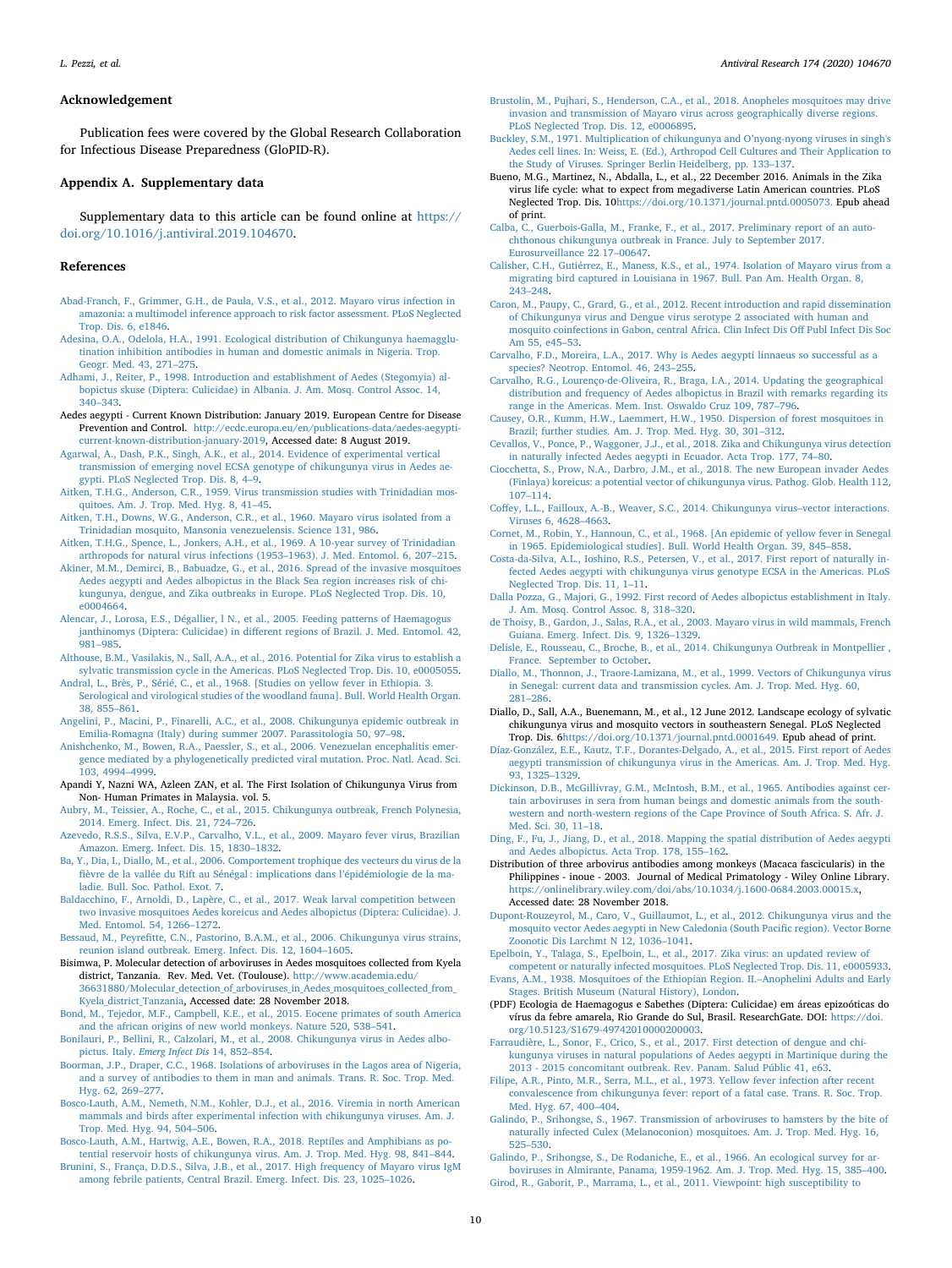[chikungunya virus of Aedes aegypti from the French west indies and French guiana.](http://refhub.elsevier.com/S0166-3542(19)30672-2/sref60) [Trop. Med. Int. Health 16, 134–139.](http://refhub.elsevier.com/S0166-3542(19)30672-2/sref60)

<span id="page-10-32"></span>[Grandadam, M., Caro, V., Plumet, S., et al., 2011. Chikungunya virus, southeastern](http://refhub.elsevier.com/S0166-3542(19)30672-2/sref61) [France. Emerg. Infect. Dis. 17, 910–913.](http://refhub.elsevier.com/S0166-3542(19)30672-2/sref61)

<span id="page-10-24"></span>[Gratz, N.G., 2004. Critical review of the vector status of Aedes albopictus. Med. Vet.](http://refhub.elsevier.com/S0166-3542(19)30672-2/sref62) [Entomol. 18, 215–227](http://refhub.elsevier.com/S0166-3542(19)30672-2/sref62).

- <span id="page-10-47"></span>[Groot, H., Morales, A., Vidales, H., 1961. Virus isolations from forest mosquitoes in san](http://refhub.elsevier.com/S0166-3542(19)30672-2/sref63) [vicente de Chucuri, Colombia. Am. J. Trop. Med. Hyg. 10, 397–402](http://refhub.elsevier.com/S0166-3542(19)30672-2/sref63).
- <span id="page-10-36"></span>[Guillaumot, L., Ofanoa, R., Swillen, L., et al., 2012. Distribution of Aedes albopictus](http://refhub.elsevier.com/S0166-3542(19)30672-2/sref64) [\(Diptera, Culicidae\) in southwestern Pacific countries, with a first report from the](http://refhub.elsevier.com/S0166-3542(19)30672-2/sref64) [Kingdom of Tonga. Parasites Vectors 5, 247.](http://refhub.elsevier.com/S0166-3542(19)30672-2/sref64)
- <span id="page-10-28"></span>[Halstead, S.B., 2015. Reappearance of chikungunya, formerly called dengue, in the](http://refhub.elsevier.com/S0166-3542(19)30672-2/sref65) [Americas. Emerg. Infect. Dis. 21, 557–561](http://refhub.elsevier.com/S0166-3542(19)30672-2/sref65).

<span id="page-10-52"></span>[Hervé, J., Dégallier, N., Travassos da Rosa, A., et al., 1986. Arboviroses - aspectos](http://refhub.elsevier.com/S0166-3542(19)30672-2/sref66) [ecológicos. In: Instituto Evandro Chagas - 50 Anos de Contribuição às Ciências](http://refhub.elsevier.com/S0166-3542(19)30672-2/sref66) [Biológicas e à Medicina Tropical. Fund Serv Saúde Pública, Belém, pp. 409–437](http://refhub.elsevier.com/S0166-3542(19)30672-2/sref66).

- <span id="page-10-56"></span>[Higa, Y., 2011. Dengue vectors and their spatial distribution. Trop. Med. Health 39,](http://refhub.elsevier.com/S0166-3542(19)30672-2/sref67) [17–27](http://refhub.elsevier.com/S0166-3542(19)30672-2/sref67).
- <span id="page-10-26"></span>[Higgs, S., Vanlandingham, D., 2015. Chikungunya virus and its mosquito vectors. Vector](http://refhub.elsevier.com/S0166-3542(19)30672-2/sref68) [Borne Zoonotic Dis Larchmt N 15, 231–240](http://refhub.elsevier.com/S0166-3542(19)30672-2/sref68).
- <span id="page-10-48"></span>[Hoch, A.L., Peterson, N.E., LeDuc, J.W., et al., 1981. An outbreak of Mayaro virus disease](http://refhub.elsevier.com/S0166-3542(19)30672-2/sref69) [in Belterra, Brazil. III. Entomological and ecological studies. Am. J. Trop. Med. Hyg.](http://refhub.elsevier.com/S0166-3542(19)30672-2/sref69) [30, 689–698](http://refhub.elsevier.com/S0166-3542(19)30672-2/sref69).
- <span id="page-10-18"></span>[Honório, N.A., Wiggins, K., Câmara, D.C.P., et al., 2018. Chikungunya virus vector](http://refhub.elsevier.com/S0166-3542(19)30672-2/sref70) [competency of Brazilian and Florida mosquito vectors. PLoS Neglected Trop. Dis. 12,](http://refhub.elsevier.com/S0166-3542(19)30672-2/sref70) [e0006521.](http://refhub.elsevier.com/S0166-3542(19)30672-2/sref70)
- <span id="page-10-6"></span>Institut Pasteur Institut Pasteur. [https://www.pasteur.fr/fr,](https://www.pasteur.fr/fr) Accessed date: 28 November 2018.
- <span id="page-10-41"></span>[Johnson, B.K., Gichogo, A., Gitau, G., et al., 1981a. Recovery of O'nyong-Nyong virus](http://refhub.elsevier.com/S0166-3542(19)30672-2/sref72) [from \textlessi\textgreaterAnopheles funestus\textless/i\textgreater in Western](http://refhub.elsevier.com/S0166-3542(19)30672-2/sref72) [Kenya. Trans. R. Soc. Trop. Med. Hyg. 75, 239–241.](http://refhub.elsevier.com/S0166-3542(19)30672-2/sref72)
- <span id="page-10-61"></span>[Johnson, B.K., Gichogo, A., Gitau, G., et al., 1981b. Recovery of O'nyong-Nyong virus](http://refhub.elsevier.com/S0166-3542(19)30672-2/sref73) [from \textlessi\textgreaterAnopheles funestus\textless/i\textgreater in Western](http://refhub.elsevier.com/S0166-3542(19)30672-2/sref73) [Kenya. Trans. R. Soc. Trop. Med. Hyg. 75, 239–241.](http://refhub.elsevier.com/S0166-3542(19)30672-2/sref73)
- <span id="page-10-2"></span>[Jupp, P., McIntosh, B., 1988. Chikungunya virus disease. Arbovirus Epidemiol Ecol 137.](http://refhub.elsevier.com/S0166-3542(19)30672-2/sref74)
- <span id="page-10-12"></span>[Jupp, P.G., McIntosh, B.M., 1990. Aedes furcifer and other mosquitoes as vectors of](http://refhub.elsevier.com/S0166-3542(19)30672-2/sref75) [chikungunya virus at Mica, northeastern Transvaal, South Africa. J. Am. Mosq.](http://refhub.elsevier.com/S0166-3542(19)30672-2/sref75) [Control Assoc. 6, 415–420.](http://refhub.elsevier.com/S0166-3542(19)30672-2/sref75)
- <span id="page-10-11"></span>[Jupp, P.G., McIntosh, B.M., Dos Santos, I., et al., 1981. Laboratory vector studies on six](http://refhub.elsevier.com/S0166-3542(19)30672-2/sref76) [mosquito and one tick species with chikungunya virus. Trans. R. Soc. Trop. Med. Hyg.](http://refhub.elsevier.com/S0166-3542(19)30672-2/sref76) [75, 15–19](http://refhub.elsevier.com/S0166-3542(19)30672-2/sref76).
- <span id="page-10-45"></span>[Kading, R.C., Borland, E.M., Cranfield, M., et al., 2013. Prevalence of antibodies to al](http://refhub.elsevier.com/S0166-3542(19)30672-2/sref77)[phaviruses and flaviviruses in free-ranging game animals and nonhuman primates in](http://refhub.elsevier.com/S0166-3542(19)30672-2/sref77) [the greater Congo basin. J. Wildl. Dis. 49, 587–599](http://refhub.elsevier.com/S0166-3542(19)30672-2/sref77).
- <span id="page-10-57"></span>[Kantor, A.M., Lin, J., Wang, A., et al., 2019. Infection pattern of Mayaro virus in Aedes](http://refhub.elsevier.com/S0166-3542(19)30672-2/sref78) [aegypti \(Diptera: Culicidae\) and transmission potential of the virus in mixed infec](http://refhub.elsevier.com/S0166-3542(19)30672-2/sref78)[tions with chikungunya virus. J. Med. Entomol. 56, 832–843](http://refhub.elsevier.com/S0166-3542(19)30672-2/sref78).
- <span id="page-10-55"></span>Klitting, R., Gould, E.A., Paupy, C., et al., 8 June 2018. What does the future hold for yellow fever virus? (I). Genes 9[https://doi.org/10.3390/genes9060291.](https://doi.org/10.3390/genes9060291) Epub ahead [of print](https://doi.org/10.3390/genes9060291).

<span id="page-10-15"></span>[Konstantinov, O.K., 1990. \[Ticks of the Ixodidae family as reservoir of arboviruses in the](http://refhub.elsevier.com/S0166-3542(19)30672-2/sref80) [Republic of Guinea. II. Arboviruses\]. Rev. Elev. Med. Vet. Pays Trop. 43, 15–22](http://refhub.elsevier.com/S0166-3542(19)30672-2/sref80). [Kraemer, M.U.G., Sinka, M.E., Duda, K.a., et al., 2015. The global compendium of Aedes](http://refhub.elsevier.com/S0166-3542(19)30672-2/sref81)

- <span id="page-10-19"></span>[aegypti and Ae. albopictus occurrence. Sci Data 2, 150035.](http://refhub.elsevier.com/S0166-3542(19)30672-2/sref81)
- <span id="page-10-40"></span>[Kramer, L.D., Chin, P., Cane, R.P., et al., 2011. Vector competence of New Zealand](http://refhub.elsevier.com/S0166-3542(19)30672-2/sref82) [mosquitoes for selected arboviruses. Am. J. Trop. Med. Hyg. 85, 182–189.](http://refhub.elsevier.com/S0166-3542(19)30672-2/sref82)
- <span id="page-10-58"></span>[Lambrechts, L., Fellous, S., Koella, J.C., 2006. Coevolutionary interactions between host](http://refhub.elsevier.com/S0166-3542(19)30672-2/sref83) [and parasite genotypes. Trends Parasitol. 22, 12–16](http://refhub.elsevier.com/S0166-3542(19)30672-2/sref83).
- <span id="page-10-43"></span>[Laurence, B.R., 1960. The biology of two species of mosquito, Mansonia africana](http://refhub.elsevier.com/S0166-3542(19)30672-2/sref84) [\(Theobald\) and Mansonia uniformis \(Theobald\), belonging to the subgenus](http://refhub.elsevier.com/S0166-3542(19)30672-2/sref84) [Mansonioides \(Diptera, Culicidae\). Bull. Entomol. Res. 51, 491–517.](http://refhub.elsevier.com/S0166-3542(19)30672-2/sref84)

<span id="page-10-38"></span>[Ledermann, J.P., Guillaumot, L., Yug, L., et al., 2014. Aedes hensilli as a potential vector](http://refhub.elsevier.com/S0166-3542(19)30672-2/sref85) [of Chikungunya and Zika viruses. PLoS Neglected Trop. Dis. 8, e3188](http://refhub.elsevier.com/S0166-3542(19)30672-2/sref85).

- <span id="page-10-50"></span>[Lednicky, J., De Rochars, V.M.B., Elbadry, M., et al., 2016. Mayaro virus in child with](http://refhub.elsevier.com/S0166-3542(19)30672-2/sref86) [acute febrile illness, Haiti, 2015. Emerg. Infect. Dis. 22, 2000–2002.](http://refhub.elsevier.com/S0166-3542(19)30672-2/sref86)
- <span id="page-10-44"></span>[Lhuillier, M., Cunin, P., Mazzariol, M.J., Monteny, N., Cordellier, R., Bouchite, B., 1988.](http://refhub.elsevier.com/S0166-3542(19)30672-2/sref160) [Epidémie rurale a virus "Igbo Ora" \(avec transmission inter-humaine\) en Cote-d'Ivoire](http://refhub.elsevier.com/S0166-3542(19)30672-2/sref160) [en 1984-1985 \[A rural epidemic of Igbo Ora virus \(with interhuman transmission\) in](http://refhub.elsevier.com/S0166-3542(19)30672-2/sref160) [the Ivory Coast 1984-1985\]. Bull. Soc. Pathol. Exot. Filiales 81 \(3\), 386–395](http://refhub.elsevier.com/S0166-3542(19)30672-2/sref160).

<span id="page-10-49"></span>[Long, K.C., Ziegler, S.A., Thangamani, S., et al., 2011. Experimental transmission of](http://refhub.elsevier.com/S0166-3542(19)30672-2/sref87) [Mayaro virus by Aedes aegypti. Am. J. Trop. Med. Hyg. 85, 750–757.](http://refhub.elsevier.com/S0166-3542(19)30672-2/sref87)

- <span id="page-10-22"></span>[Lourenço-de-Oliveira, R., Failloux, A.B., 2017. High risk for chikungunya virus to initiate](http://refhub.elsevier.com/S0166-3542(19)30672-2/sref88) [an enzootic sylvatic cycle in the tropical Americas. PLoS Neglected Trop. Dis. 11,](http://refhub.elsevier.com/S0166-3542(19)30672-2/sref88) [1–11](http://refhub.elsevier.com/S0166-3542(19)30672-2/sref88).
- <span id="page-10-42"></span>[Lutwama, J.J., Kayondo, J., Savage, H.M., et al., 1999a. Epidemic O'nyong-nyong fever in](http://refhub.elsevier.com/S0166-3542(19)30672-2/sref89) [southcentral Uganda, 1996-1997: entomologic studies in bbaale village, rakai dis](http://refhub.elsevier.com/S0166-3542(19)30672-2/sref89)[trict. Am. J. Trop. Med. Hyg. 61, 158–162](http://refhub.elsevier.com/S0166-3542(19)30672-2/sref89).
- <span id="page-10-59"></span>[Lutwama, J.J., Kayondo, J., Savage, H.M., et al., 1999b. Epidemic O'Nyong-Nyong fever](http://refhub.elsevier.com/S0166-3542(19)30672-2/sref90) [in southcentral Uganda, 1996-1997: entomologic studies in Bbaale village, Rakai](http://refhub.elsevier.com/S0166-3542(19)30672-2/sref90) [District. Am. J. Trop. Med. Hyg. 61, 158–162](http://refhub.elsevier.com/S0166-3542(19)30672-2/sref90).
- <span id="page-10-1"></span>[Mackay, I.M., Arden, K.E., 2016. Mayaro virus: a forest virus primed for a trip to the city?](http://refhub.elsevier.com/S0166-3542(19)30672-2/sref91) [Microb. Infect. 18, 724–734](http://refhub.elsevier.com/S0166-3542(19)30672-2/sref91).

<span id="page-10-62"></span>[Mbanzulu, K.M., Wumba, R., Mukendi, J.-P.K., et al., 2017. Mosquito-borne viruses cir](http://refhub.elsevier.com/S0166-3542(19)30672-2/sref92)[culating in kinshasa, democratic republic of the Congo. Int. J. Infect. Dis. 57, 32–37.](http://refhub.elsevier.com/S0166-3542(19)30672-2/sref92) [McCrae, A.W.R., Henderson, B.E., Kirya, B.G., et al., 1971. Chikungunya virus in the](http://refhub.elsevier.com/S0166-3542(19)30672-2/sref93)

<span id="page-10-9"></span>[entebbe area of Uganda: isolations and epidemiology. Trans. R. Soc. Trop. Med. Hyg.](http://refhub.elsevier.com/S0166-3542(19)30672-2/sref93)

[65, 152–168](http://refhub.elsevier.com/S0166-3542(19)30672-2/sref93).

- <span id="page-10-8"></span>[McIntosh BM, I., 1977. Rural epidemic of chikungunya in South Africa with involvement](http://refhub.elsevier.com/S0166-3542(19)30672-2/sref94) [of Aedes \(Diceromyia\) furcifer \(edwards\) and baboons. South Afr. J. Sci. 73, 267.](http://refhub.elsevier.com/S0166-3542(19)30672-2/sref94)
- <span id="page-10-16"></span>[Mcintosh, B.M., Paterson, H.E., Mcgillivray, G., et al., 1964. Further studies ON the](http://refhub.elsevier.com/S0166-3542(19)30672-2/sref95) [chikungunya outbreak IN southern rhodesia IN 1962. I. MOSQUITOES, wild primates](http://refhub.elsevier.com/S0166-3542(19)30672-2/sref95)
- <span id="page-10-30"></span>[and birds IN relation to the epidemic. Ann. Trop. Med. Parasitol. 58, 45–51.](http://refhub.elsevier.com/S0166-3542(19)30672-2/sref95) [Medlock, J.M., Hansford, K.M., Versteirt, V., et al., 2015. An entomological review of](http://refhub.elsevier.com/S0166-3542(19)30672-2/sref96) [invasive mosquitoes in Europe. Bull. Entomol. Res. 105, 637–663](http://refhub.elsevier.com/S0166-3542(19)30672-2/sref96).
- <span id="page-10-51"></span>[Mitchell, C.J., 1991. Vector competence of North and South American strains of Aedes](http://refhub.elsevier.com/S0166-3542(19)30672-2/sref97) [albopictus for certain arboviruses: a review. J. Am. Mosq. Control Assoc. 7, 446–451.](http://refhub.elsevier.com/S0166-3542(19)30672-2/sref97)
- <span id="page-10-5"></span>[Mombouli, J.-V., Bitsindou, P., Elion, D.O.A., et al., 2013. Chikungunya virus infection,](http://refhub.elsevier.com/S0166-3542(19)30672-2/sref98) [Brazzaville, republic of Congo, 2011. Emerg. Infect. Dis. 19, 1542–1543](http://refhub.elsevier.com/S0166-3542(19)30672-2/sref98).
- <span id="page-10-20"></span>[Moore, C.G., 1999. Aedes albopictus in the United States: current status and prospects for](http://refhub.elsevier.com/S0166-3542(19)30672-2/sref99) [further spread. J. Am. Mosq. Control Assoc. 15, 221–227](http://refhub.elsevier.com/S0166-3542(19)30672-2/sref99).
- <span id="page-10-4"></span>[Moore, D.L., Reddy, S., Akinkugbe, F.M., et al., 1974. An epidemic of Chikungunya fever](http://refhub.elsevier.com/S0166-3542(19)30672-2/sref100) [at Ibadan, Nigeria, 1969. Ann. Trop. Med. Parasitol. 68, 59–68](http://refhub.elsevier.com/S0166-3542(19)30672-2/sref100).
- <span id="page-10-23"></span>Moreira-Soto, A., de Carneiro, I.O., Fischer, C., et al., February 2018. Limited evidence for infection of urban and peri-urban nonhuman primates with Zika and chikungunya viruses in Brazil. mSphere 3[https://doi.org/10.1128/mSphere.00523-17.](https://doi.org/10.1128/mSphere.00523-17) Epub [ahead of print.](https://doi.org/10.1128/mSphere.00523-17)
- <span id="page-10-53"></span>[Mourão, M.P.G., de Bastos, M.S., de Figueiredo, R.P., et al., 2011. Mayaro fever in the city](http://refhub.elsevier.com/S0166-3542(19)30672-2/sref102) [of Manaus, Brazil, 2007–2008. Vector Borne Zoonotic Dis. 12, 42–46.](http://refhub.elsevier.com/S0166-3542(19)30672-2/sref102)
- <span id="page-10-33"></span>[Moutailler, S., Barré, H., Vazeille, M., et al., 2009. Recently introduced Aedes albopictus](http://refhub.elsevier.com/S0166-3542(19)30672-2/sref103) [in Corsica is competent to Chikungunya virus and in a lesser extent to dengue virus.](http://refhub.elsevier.com/S0166-3542(19)30672-2/sref103) [Trop. Med. Int. Health 14, 1105–1109.](http://refhub.elsevier.com/S0166-3542(19)30672-2/sref103)
- <span id="page-10-64"></span>[Mulwa, F., Lutomiah, J., Chepkorir, E., et al., 2018. Vector competence of Aedes bro](http://refhub.elsevier.com/S0166-3542(19)30672-2/sref104)[meliae and Aedes vitattus mosquito populations from Kenya for chikungunya virus.](http://refhub.elsevier.com/S0166-3542(19)30672-2/sref104) [PLoS Neglected Trop. Dis. 12, e0006746.](http://refhub.elsevier.com/S0166-3542(19)30672-2/sref104)
- <span id="page-10-17"></span>[Olaleye, O.D., Oladosu, L.A., Omilabu, S.A., et al., 1989. Complement fixing antibodies](http://refhub.elsevier.com/S0166-3542(19)30672-2/sref105) [against arboviruses in horses at Lagos, Nigeria. Rev. Elev. Med. Vet. Pays Trop. 42,](http://refhub.elsevier.com/S0166-3542(19)30672-2/sref105) [321–325](http://refhub.elsevier.com/S0166-3542(19)30672-2/sref105).
- <span id="page-10-13"></span>[Osterrieth, P., Rathe, E., Deleplanque-Liegeois, P., 1961. \[Simultaneous isolation of the](http://refhub.elsevier.com/S0166-3542(19)30672-2/sref106) [yellow fever and Chikungunya viruses at Bili \(Haut-Uele, Belgian Congo\)\]. Ann Soc](http://refhub.elsevier.com/S0166-3542(19)30672-2/sref106) [Belge Med Trop 1920 41, 207–212](http://refhub.elsevier.com/S0166-3542(19)30672-2/sref106).
- <span id="page-10-27"></span>[Peiris, J.S., Dittus, W.P., Ratnayake, C.B., 1993. Seroepidemiology of dengue and other](http://refhub.elsevier.com/S0166-3542(19)30672-2/sref107) [arboviruses in a natural population of toque macaques \(Macaca sinica\) at](http://refhub.elsevier.com/S0166-3542(19)30672-2/sref107) [Polonnaruwa, Sri Lanka. J. Med. Primatol. 22, 240–245.](http://refhub.elsevier.com/S0166-3542(19)30672-2/sref107)
- <span id="page-10-46"></span>Pezzi, L., Reusken, C.B., Weaver, S.C., et al., 21 March 2019. GloPID-R report on Chikungunya, O'nyong-nyong and Mayaro virus, part I: biological diagnostics. Antivir. Res. [https://doi.org/10.1016/j.antiviral.2019.03.009.](https://doi.org/10.1016/j.antiviral.2019.03.009) Epub ahead of print.
- <span id="page-10-54"></span>Possas, C., Lourenço-de-Oliveira, R., Tauil, P.L., et al., 3 September 2018. Yellow fever outbreak in Brazil: the puzzle of rapid viral spread and challenges for immunisation. Mem. Inst. Oswaldo Cruz 11[3https://doi.org/10.1590/0074-02760180278.](https://doi.org/10.1590/0074-02760180278) Epub [ahead of print.](https://doi.org/10.1590/0074-02760180278)
- <span id="page-10-25"></span>[Pulmanausahakul, R., Roytrakul, S., Auewarakul, P., et al., 2011. Chikungunya in](http://refhub.elsevier.com/S0166-3542(19)30672-2/sref110) [Southeast Asia: understanding the emergence and finding solutions. Int. J. Infect. Dis.](http://refhub.elsevier.com/S0166-3542(19)30672-2/sref110) [15, e671–e676.](http://refhub.elsevier.com/S0166-3542(19)30672-2/sref110)
- <span id="page-10-10"></span>[Ratsitorahina, M., Harisoa, J., Ratovonjato, J., et al., 2008. Outbreak of dengue and](http://refhub.elsevier.com/S0166-3542(19)30672-2/sref111) [chikungunya fevers, Toamasina, Madagascar, 2006. Emerg. Infect. Dis. 14,](http://refhub.elsevier.com/S0166-3542(19)30672-2/sref111) [1135–1137](http://refhub.elsevier.com/S0166-3542(19)30672-2/sref111).
- <span id="page-10-14"></span>[Renaudet, J., Jan, C., Ridet, J., et al., 1978. \[A serological survey of arboviruses in the](http://refhub.elsevier.com/S0166-3542(19)30672-2/sref112) [human population of Senegal\]. Bull Soc Pathol Exot Filiales 71, 131–140](http://refhub.elsevier.com/S0166-3542(19)30672-2/sref112).
- <span id="page-10-31"></span>[Rezza, G., Nicoletti, L., Angelini, R., et al., 2007. Infection with chikungunya virus in](http://refhub.elsevier.com/S0166-3542(19)30672-2/sref113) [Italy: an outbreak in a temperate region. Lancet 370, 1840–1846](http://refhub.elsevier.com/S0166-3542(19)30672-2/sref113).
- <span id="page-10-0"></span>[Rezza, G., Chen, R., Weaver, S.C., 2017. O'nyong-nyong fever: a neglected mosquito](http://refhub.elsevier.com/S0166-3542(19)30672-2/sref114)[borne viral disease. Pathog. Glob. Health 111, 271–275](http://refhub.elsevier.com/S0166-3542(19)30672-2/sref114).
- <span id="page-10-39"></span>[Richard, V., Paoaafaite, T., Cao-Lormeau, V.-M., 2016. Vector competence of French](http://refhub.elsevier.com/S0166-3542(19)30672-2/sref115) [polynesian Aedes aegypti and Aedes polynesiensis for Zika virus. PLoS Neglected](http://refhub.elsevier.com/S0166-3542(19)30672-2/sref115) [Trop. Dis. 10, e0005024.](http://refhub.elsevier.com/S0166-3542(19)30672-2/sref115)
- <span id="page-10-21"></span>[Richards, S.L., Anderson, S.L., Smartt, C.T., 2010. Vector competence of Florida mos](http://refhub.elsevier.com/S0166-3542(19)30672-2/sref116)[quitoes for chikungunya virus. J. Vector Ecol. 35, 439–443.](http://refhub.elsevier.com/S0166-3542(19)30672-2/sref116)
- <span id="page-10-3"></span>[Robert, V., Lhuillier, M., Meunier, D., et al., 1993. \[Yellow fever virus, dengue 2 and other](http://refhub.elsevier.com/S0166-3542(19)30672-2/sref117) [arboviruses isolated from mosquitos, in Burkina Faso, from 1983 to 1986.](http://refhub.elsevier.com/S0166-3542(19)30672-2/sref117) [Entomological and epidemiological considerations\]. Bull Soc Pathol Exot 1990 86,](http://refhub.elsevier.com/S0166-3542(19)30672-2/sref117) [90–100.](http://refhub.elsevier.com/S0166-3542(19)30672-2/sref117)
- <span id="page-10-34"></span>[Rosen, L., 1986. Dengue in Greece in 1927 and 1928 and the pathogenesis of dengue](http://refhub.elsevier.com/S0166-3542(19)30672-2/sref118) [hemorrhagic fever: new data and a different conclusion. Am. J. Trop. Med. Hyg. 35,](http://refhub.elsevier.com/S0166-3542(19)30672-2/sref118) [642–653](http://refhub.elsevier.com/S0166-3542(19)30672-2/sref118).
- <span id="page-10-35"></span>Roth A, Mercier A, Lepers C, et al. Concurrent outbreaks of dengue, chikungunya and Zika virus infections - an unprecedented epidemic wave of mosquito-borne viruses in the Pacific 2012-2014. Euro Surveill Bull Eur Sur Mal Transm Eur Commun Dis Bull; 19.
- <span id="page-10-29"></span>[Sabatini, A., Raineri, V., Trovato, G., et al., 1990. \[Aedes albopictus in Italy and possible](http://refhub.elsevier.com/S0166-3542(19)30672-2/sref120) [diffusion of the species into the Mediterranean area\]. Parassitologia 32, 301–304.](http://refhub.elsevier.com/S0166-3542(19)30672-2/sref120)
- <span id="page-10-7"></span>[Saluzzo, J.F., Gonzalez, J.P., Hervé, J.P., et al., 1980. \[Epidemiological study of arbo](http://refhub.elsevier.com/S0166-3542(19)30672-2/sref121)[viruses in the Central African Republic: demonstration of Chikungunya virus during](http://refhub.elsevier.com/S0166-3542(19)30672-2/sref121) [1978 and 1979\]. Bull Soc Pathol Exot Filiales 73, 390–399.](http://refhub.elsevier.com/S0166-3542(19)30672-2/sref121)
- <span id="page-10-37"></span>[Savage, H.M., Ledermann, J.P., Yug, L., et al., 2015. Incrimination of Aedes \(Stegomyia\)](http://refhub.elsevier.com/S0166-3542(19)30672-2/sref122) [hensilli farner as an epidemic vector of chikungunya virus on Yap island, Federated](http://refhub.elsevier.com/S0166-3542(19)30672-2/sref122) [States OF Micronesia, 2013. Am. J. Trop. Med. Hyg. 92, 429–436.](http://refhub.elsevier.com/S0166-3542(19)30672-2/sref122)
- <span id="page-10-60"></span>Saxton-Shaw, K.D., Ledermann, J.P., Borland, E.M., et al., 2013. O'nyong nyong virus molecular determinants of unique vector specificity reside in non-structural protein 3. PLoS Neglected Trop. Dis. 7[https://doi.org/10.1371/journal.pntd.0001931.](https://doi.org/10.1371/journal.pntd.0001931) Epub [ahead of print.](https://doi.org/10.1371/journal.pntd.0001931)
- <span id="page-10-63"></span>Schaffner, F., Vazeille, M., Kaufmann, C., et al., 2011. Vector competence of Aedes japonicus for chikungunya and dengue viruses. [https://core.ac.uk/display/11283674,](https://core.ac.uk/display/11283674) Accessed date: 21 August 2019.